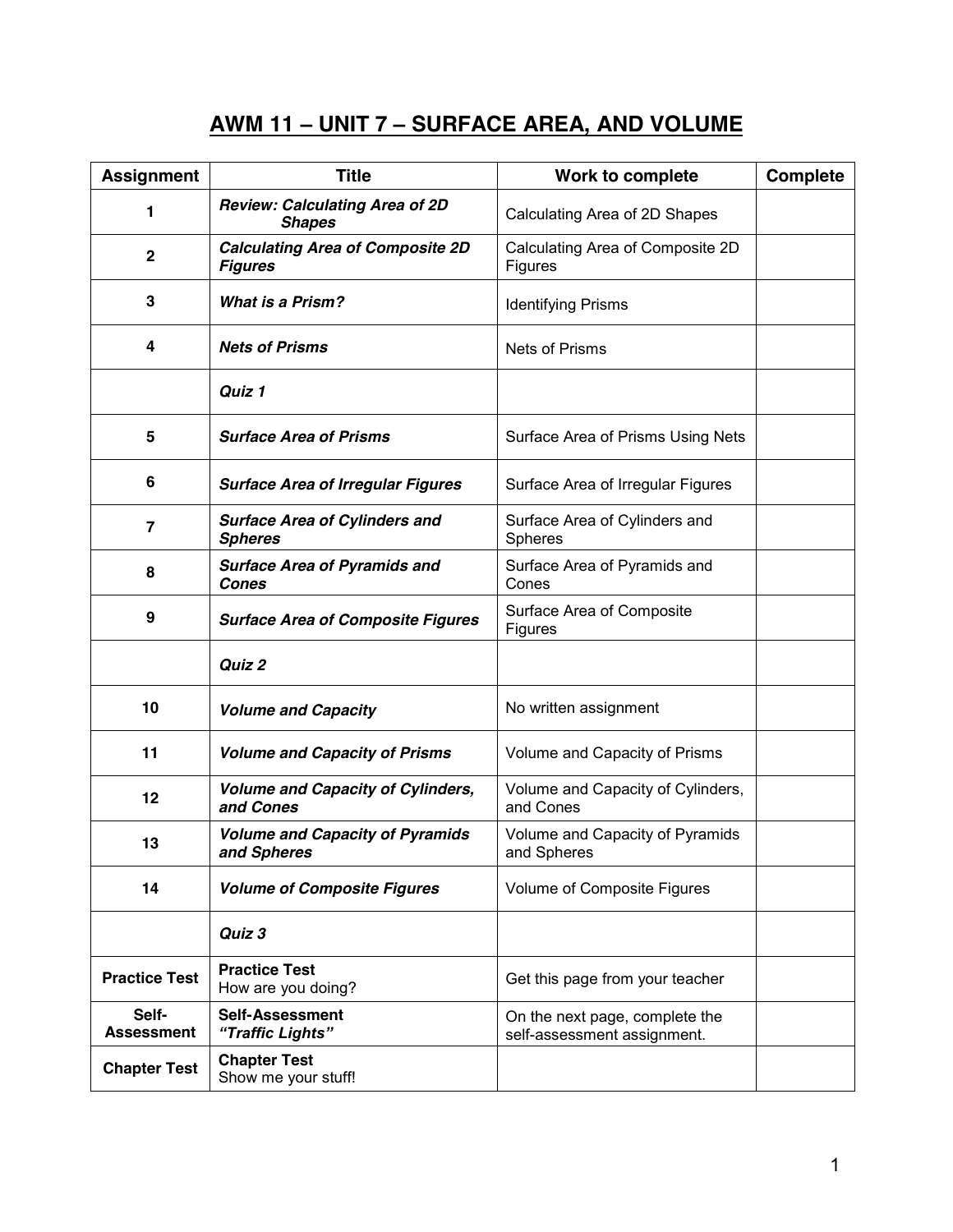#### **Self Assessment**

In the following chart, show how confident you feel about each statement by drawing one of the following:  $\ddot{\odot}$ ,  $\odot$ , or  $\odot$ . Then discuss this with your teacher **BEFORE** you write the test!

| <b>Statement</b>                                                                                                                                  |  |  |  |
|---------------------------------------------------------------------------------------------------------------------------------------------------|--|--|--|
| After completing this chapter;                                                                                                                    |  |  |  |
| I can calculate the area of 2 dimensional shapes and<br>composite figures                                                                         |  |  |  |
| I can identify and name prisms by the shape of their base, and<br>the relationship of their base and lateral sides                                |  |  |  |
| I can draw and identify nets for prisms, and calculate the<br>$\bullet$<br>surface area of prisms with and without the net                        |  |  |  |
| I can calculate the surface area of irregularly shaped figures,<br>$\bullet$<br>with and without nets                                             |  |  |  |
| I can calculate the surface area of cylinders, spheres,<br>$\bullet$<br>pyramids, and cones, using nets and/or formulas                           |  |  |  |
| I can calculate the exposed surface area of composite figures                                                                                     |  |  |  |
| I can calculate the volume and capacity of prisms, cylinders,<br>$\bullet$<br>spheres, cones, and pyramids when given the appropriate<br>formulas |  |  |  |
| I can calculate the volume of composite figures                                                                                                   |  |  |  |

## **Vocabulary: Unit 7**

area capacity circle cone cylinder exposed surface area net

oblique prism parallelogram prism pyramid rectangle right prism sphere

square surface area trapezoid triangle volume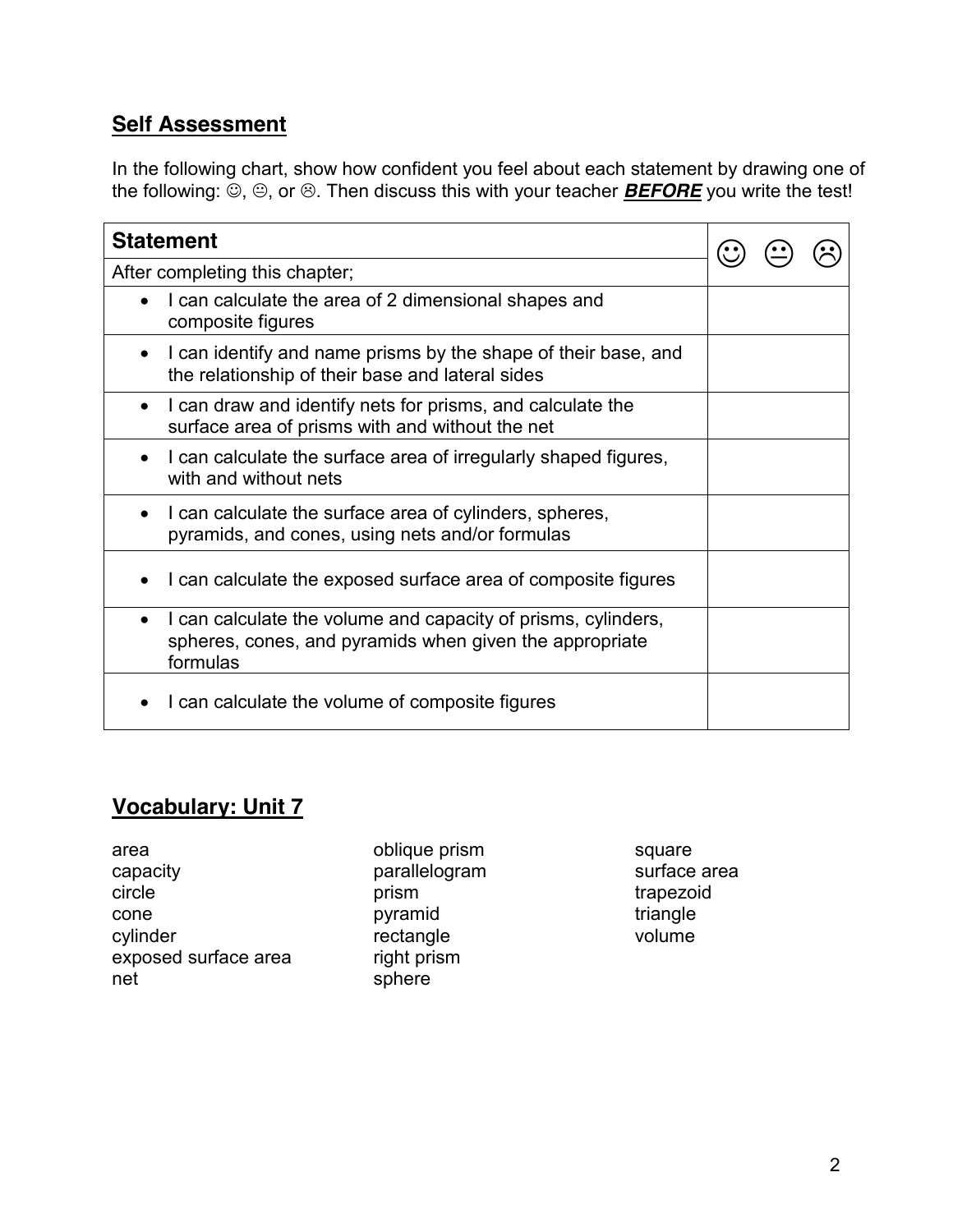#### **REVIEW: CALCULATING AREA OF 2D SHAPES**

This unit teaches about surface area and volume. In order to be able to calculate the surface area of a 3-dimensional object, you need to first know how to calculate the area of a 2-dimensional shape. The shapes you are required to know how to calculate the area for include: rectangle, square, parallelogram, trapezoid, triangle, and circle. These calculations are explained on the following pages.

# **AREA**

In geometry, **area** refers to the measure of a region. It is *ALWAYS* in square units –  $\text{cm}^2$ , in<sup>2</sup>,  $\text{m}^2$ , etc. The area of a geometric figure is the number of square units needed to cover the interior of that figure. The following formulas are used to find area. These formulas are also provided for you on a single sheet as a handout.

In equations, the symbol for area is a capital  $a \rightarrow A$ .

Rectangle: A **rectangle** has 4 right angles, with opposite sides equal in length. Area for a rectangle is the length (or base) times the width (or height). Both terms are used depending on author.



Square: In a **square**, all the sides have the same length. The 4 angles are all right angles. The area is the side times side, or side squared.

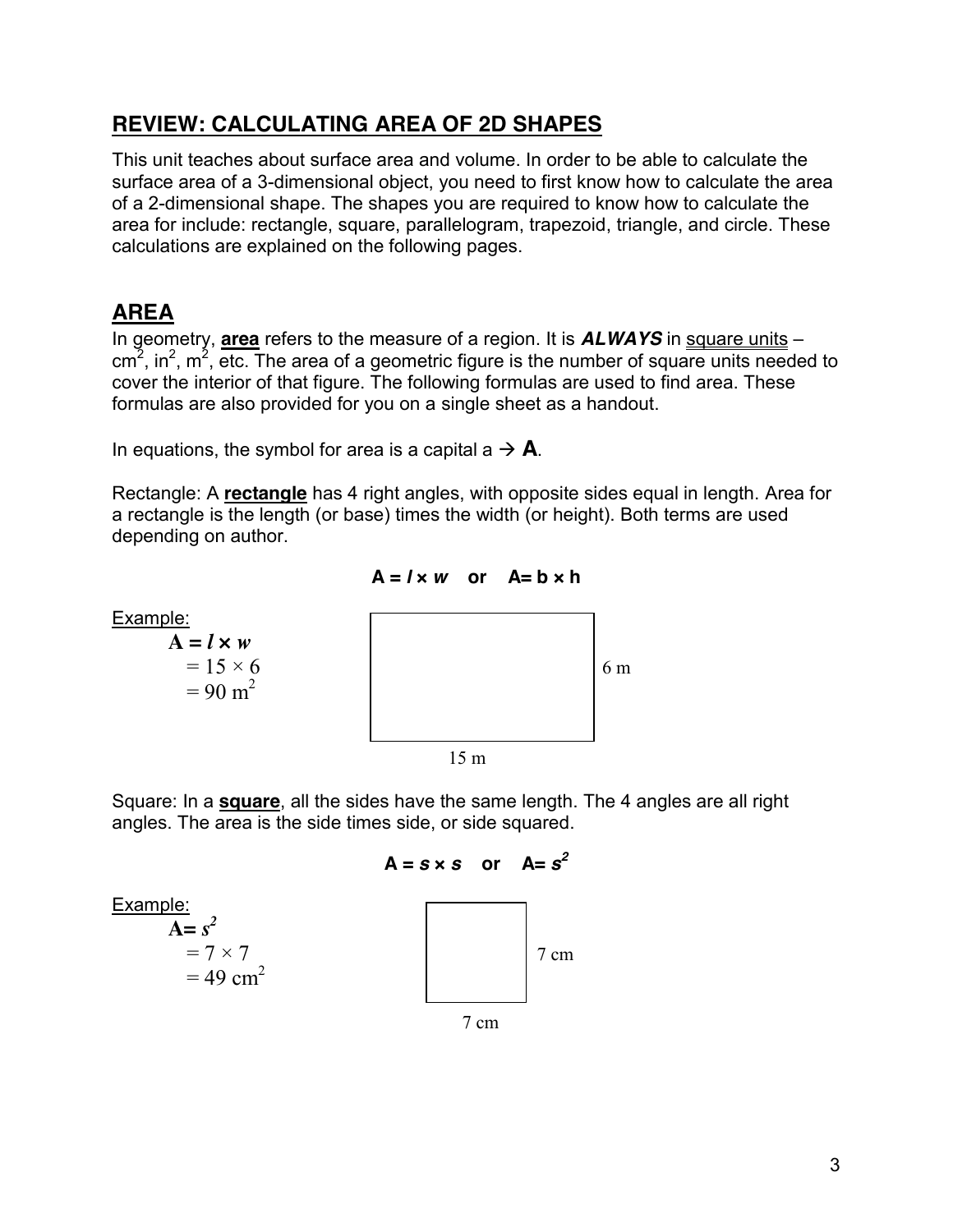Parallelogram: A **parallelogram** is a 4 sided figure that has opposite sides equal in length. The 4 angles are NOT right angles. It looks like a rectangle that has been pushed over. The area is base times the height. The height is always perpendicular (at  $\overline{\phantom{a}}$  right angles or 90<sup>0</sup>) to the base.





Trapezoid: A **trapezoid** is a 4 sided figure that has one pair of opposite sides parallel and the other pair of opposite sides not parallel. The area is the average of the parallel sides (often the top and base, usually called *a* and *b***)**, times the height.



Triangle: A **triangle** is any 3 sided figure. It can have any other combination of angles. The area is base times the height divided by 2. The height is always perpendicular (at right angles or  $90^0$ ) to the base.





**A=**  2



These are other shapes of triangles that still follow this formula.

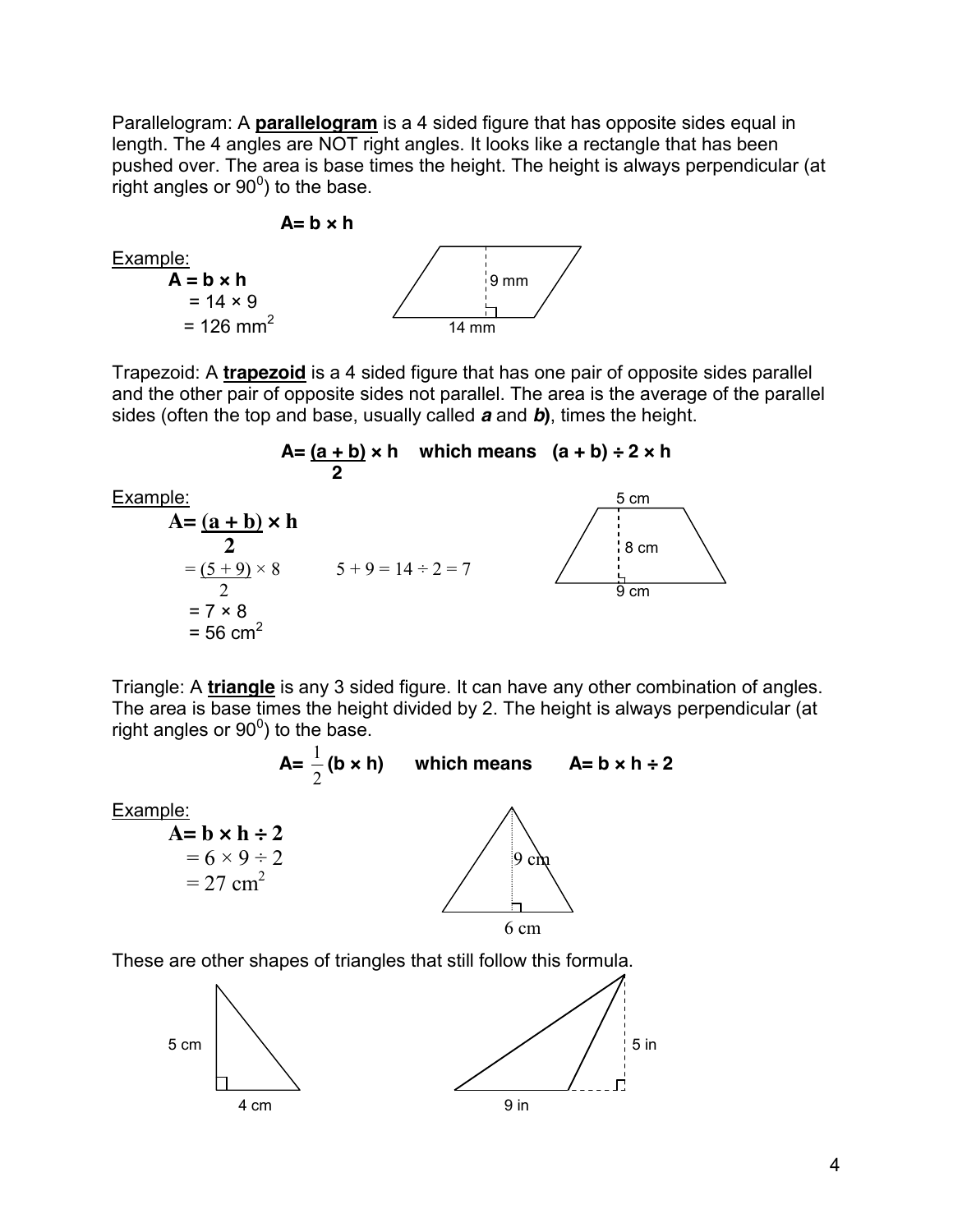Circle: In a **circle**, there are no "sides". So the area is calculated using the length of the radius in the following formula. Remember, the radius goes from the centre of the circle to touch the circle at any place. Use the **π** button on your calculator.

$$
A = \pi r^2 \text{ which means } A = \pi \times r \times r
$$

$$
\begin{array}{l}\n\text{Example:} \\
\mathbf{A} = \pi r^2 \\
\begin{aligned}\n&= \pi \times 6 \times 6 \\
&= 113.10 \text{ cm}^2\n\end{aligned}\n\end{array}
$$

If given the diameter, divide that number by 2 before calculating the area because the radius is half the length of the diameter.

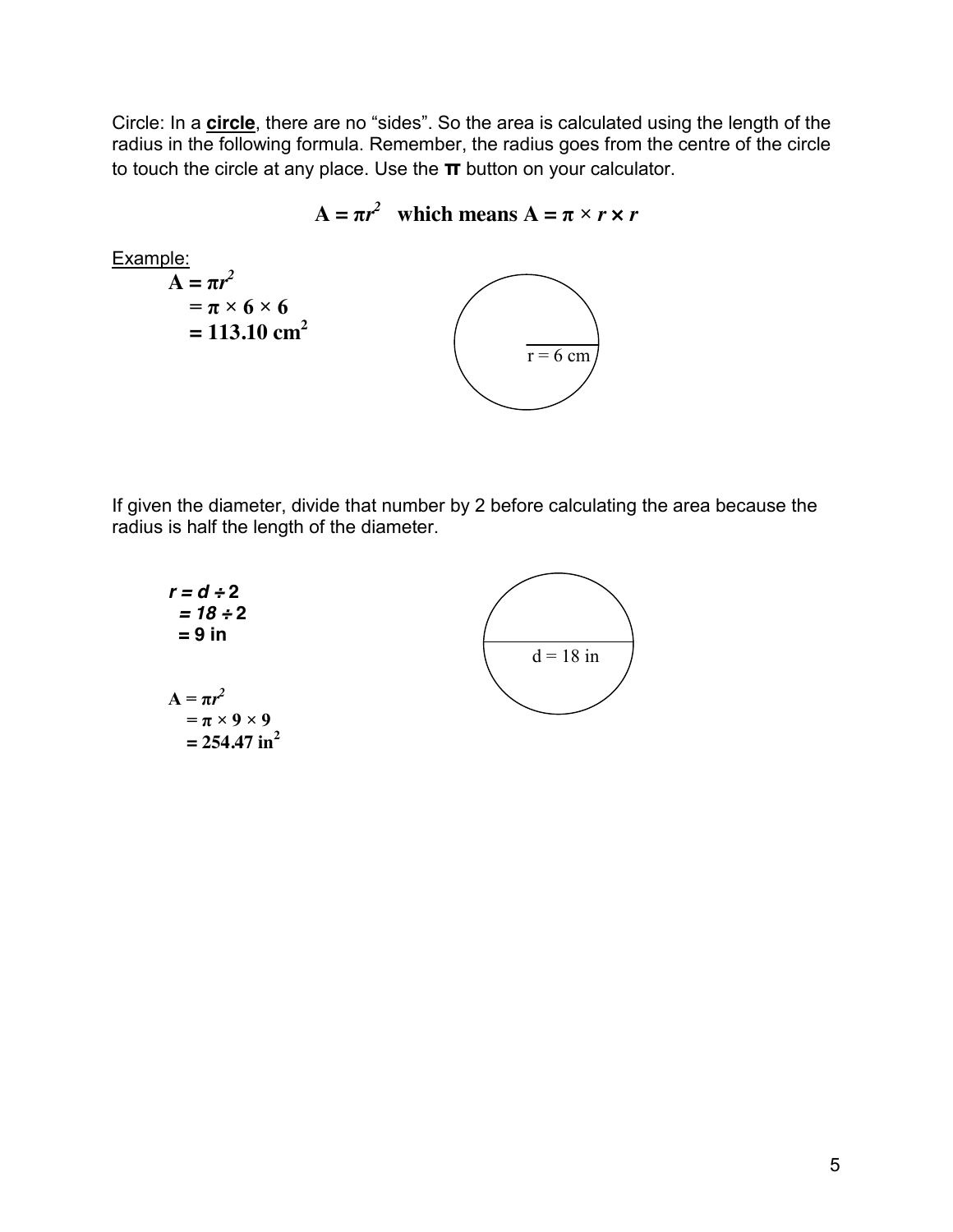This page summarizes the formulas for the 2-D shapes discussed previously.

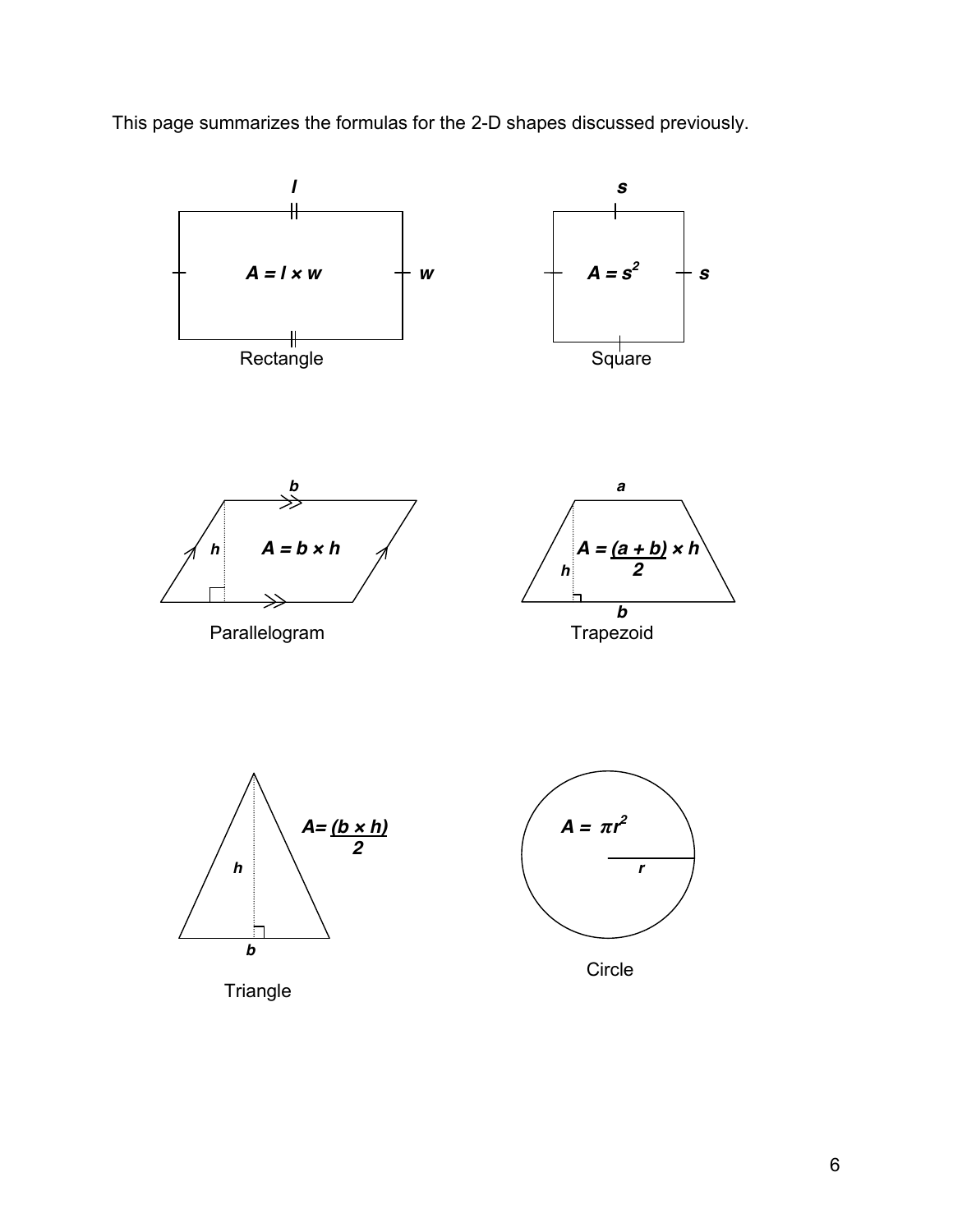# **ASSIGNMENT 1 – CALCULATING AREA OF 2D SHAPES**

For each of the following, name the shape and calculate its area. Write the formula for your calculations as part of your answer. DON'T FORGET THE UNITS!

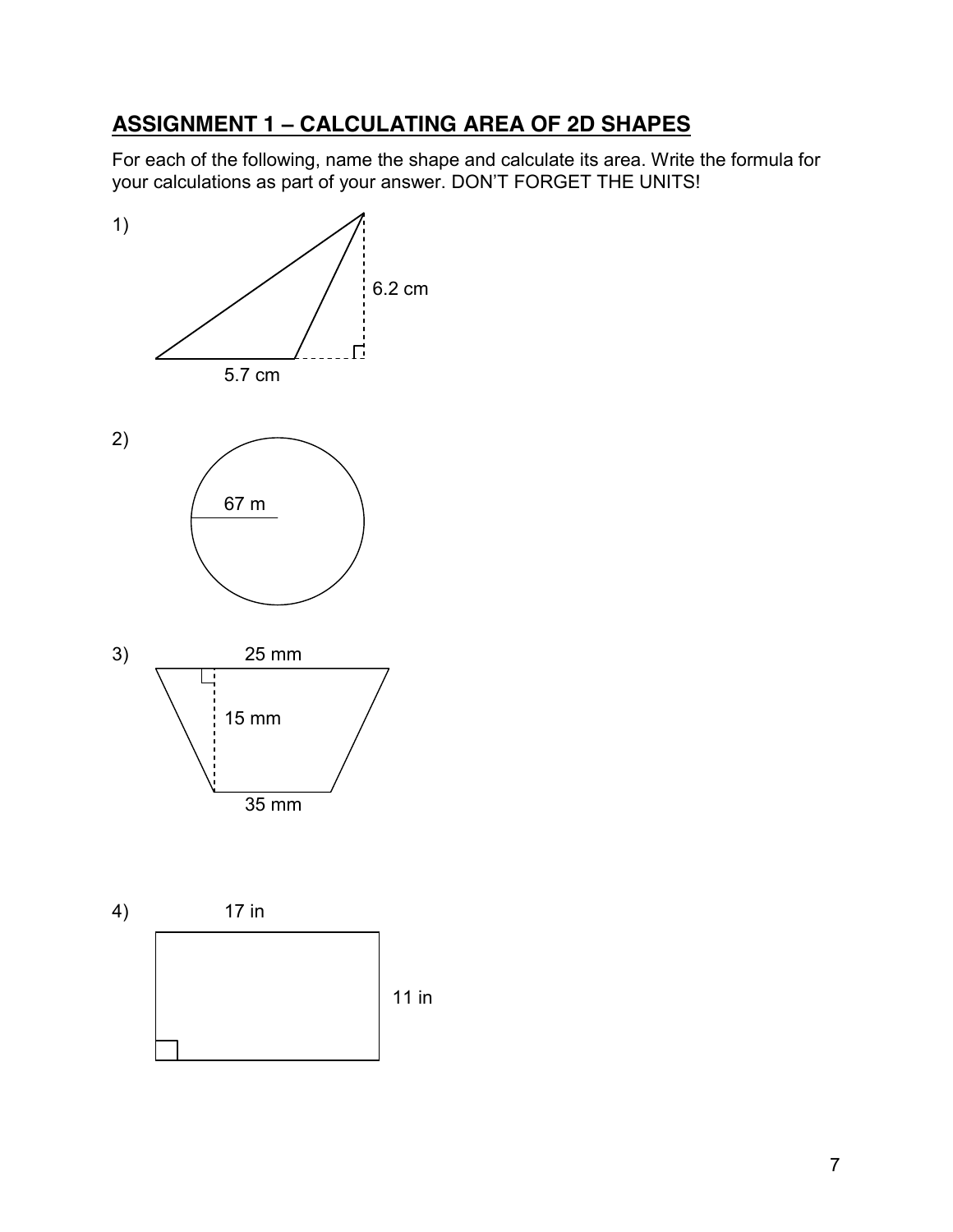





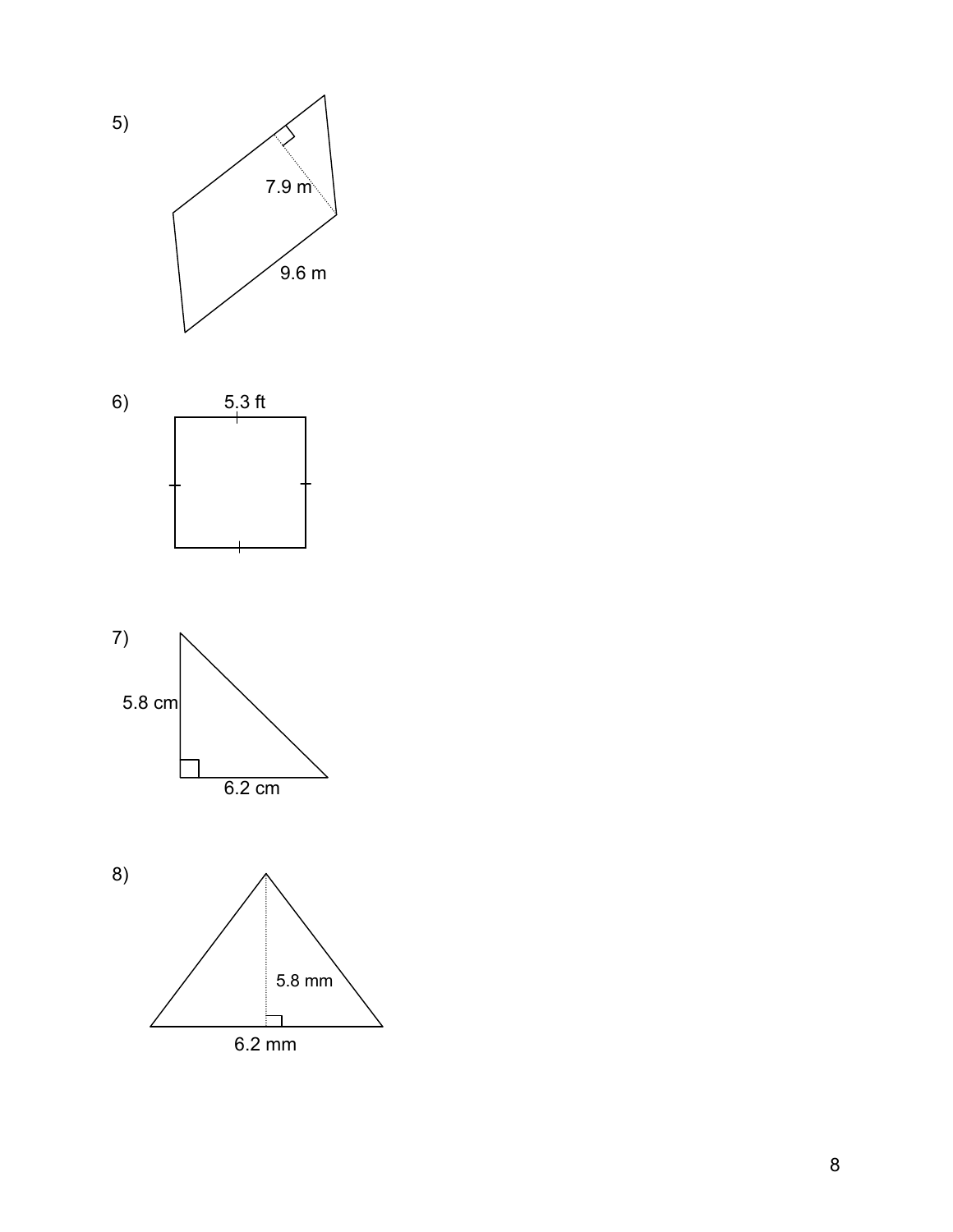## **CALCULATING THE AREA OF 2D COMPOSITE FIGURES**

A composite figure is an irregular shape that can be broken into two or more smaller, regular shapes. In order to find the area of a composite 2-D shape, you need to find the areas of regularly shaped parts that make it up, and then add those areas together. There are often different ways to break up an irregular shape. These solutions present just one way to solve the problems.

Example: Calculate the area of the figure below.







The individual shapes are shown below with their dimensions.



Note: the measurement of the base of the triangle and the short side of the second triangle comes from calculating the following:  $9.9 - 2.2 = 7.7$  mm

Composite area: Rectangle 1 = 2.5 mm  $\times$  2.2 mm = 5.5 mm<sup>2</sup> Rectangle 2 = 4.9 mm  $\times$  7.7 mm = 37.73 mm<sup>2</sup> Triangle = 3.7 mm  $\times$  7.7 mm  $\div$  2 = 18.865 mm<sup>2</sup> Total area = 5.5 mm<sup>2</sup> + 37.73 mm<sup>2</sup> + 18.865 mm<sup>2</sup> = 62.095 mm<sup>2</sup> = 62.1 mm<sup>2</sup>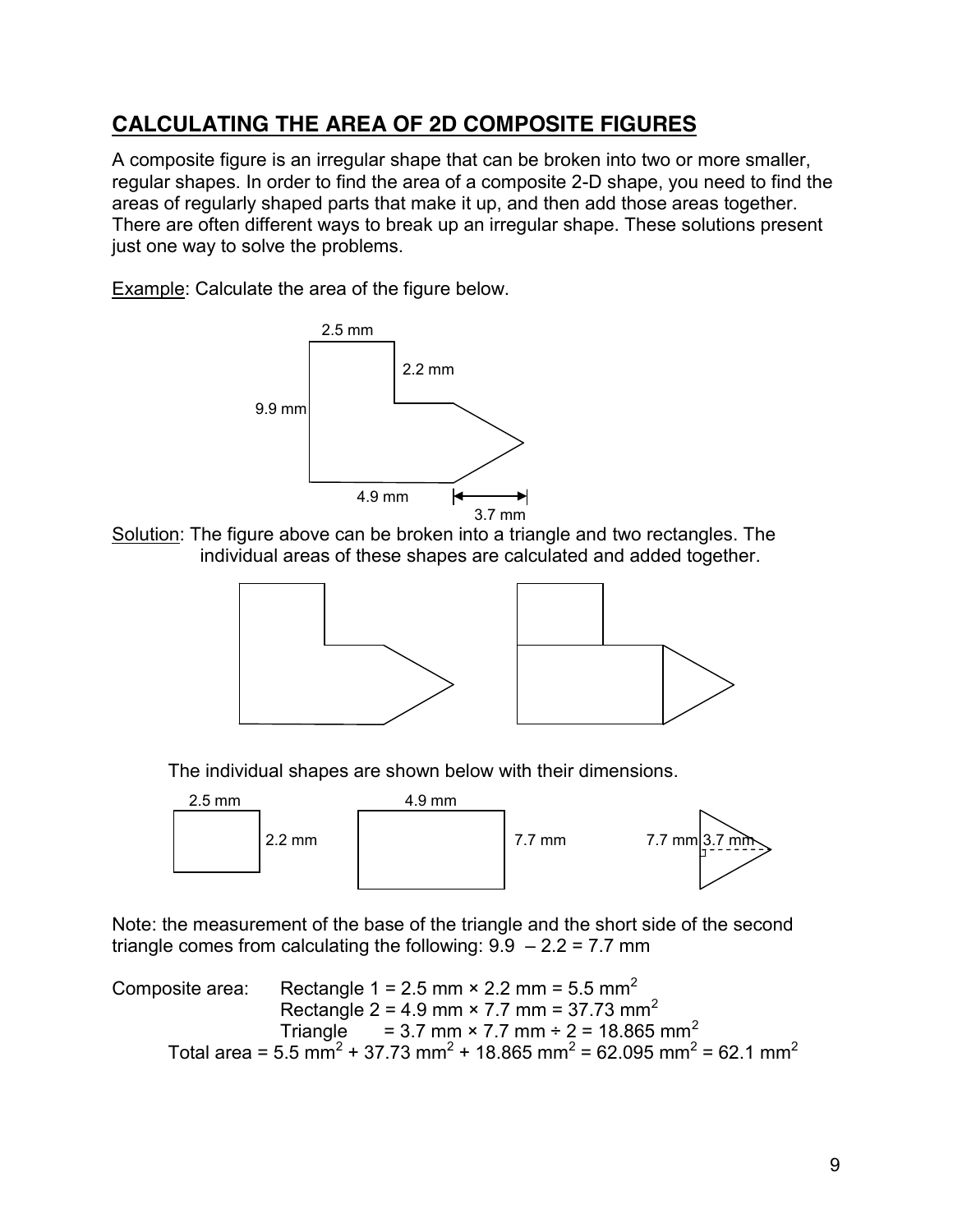#### **ASSIGNMENT 2 – CALCULATING AREA OF COMPOSITE 2D FIGURES**

1) In the irregular figures below, draw lines to show one way to separate the figures into smaller regular shapes. You do not need to calculate the area of these figures.



2) Show four possible ways to divide the irregular figure below into regular shapes to be able to calculate its area. Then choose one method, show all your measurements, and calculate the total area.

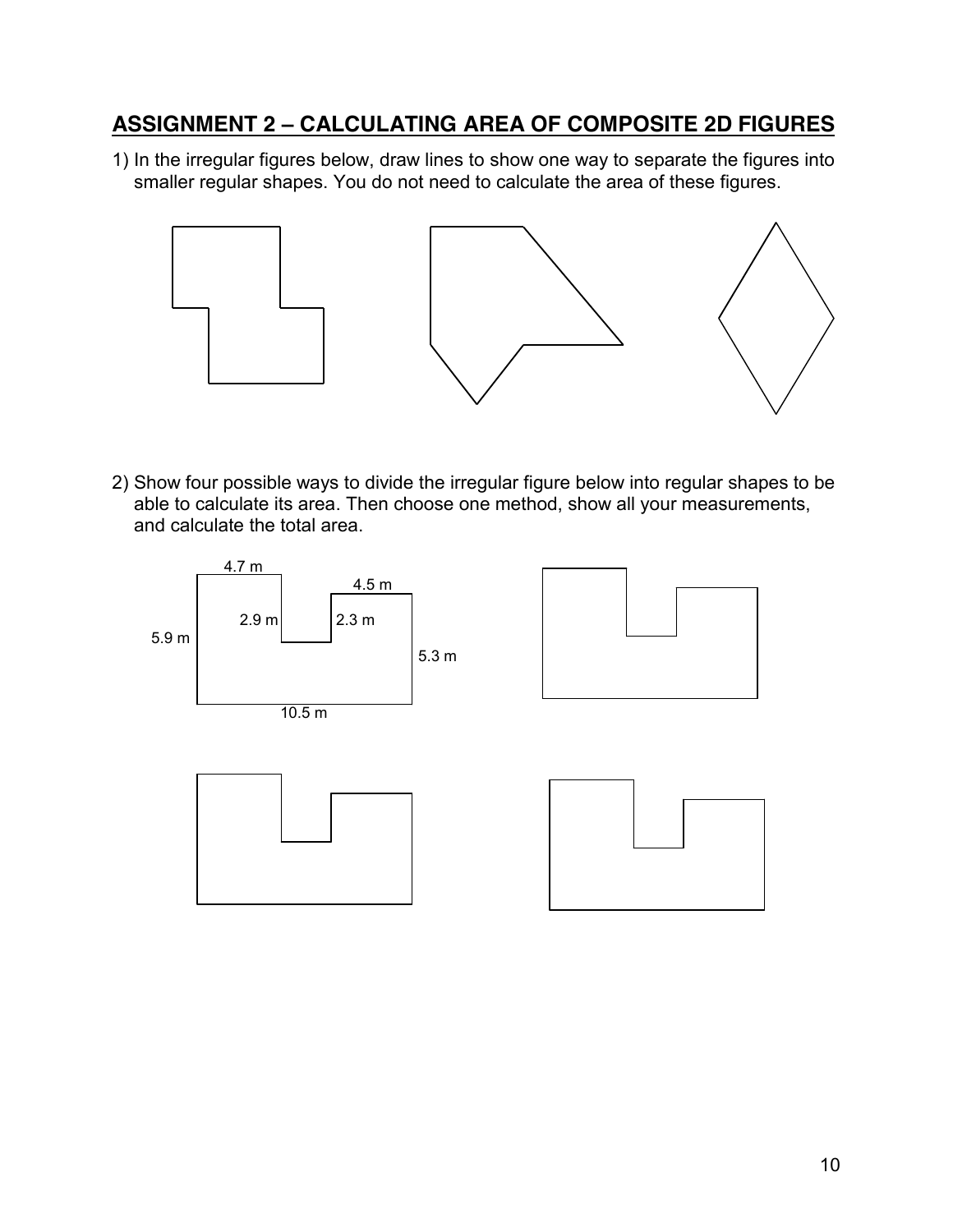3) Calculate the area of the following figures.





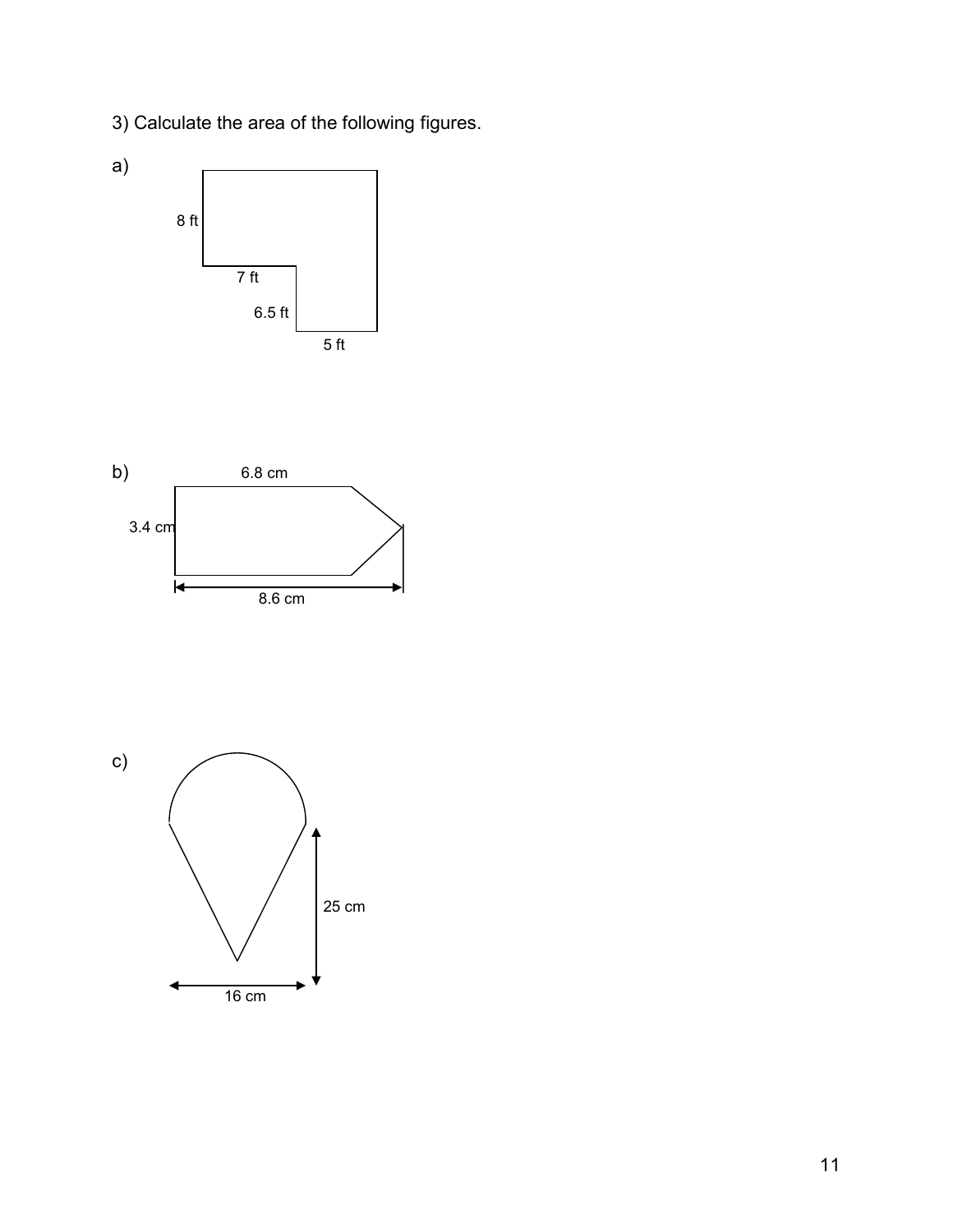#### **WHAT IS A PRISM?**

A **prism** is a three-dimensional object with ends that are called bases, and sides that are called lateral faces. On every prism, the ends are parallel and congruent (the same size) while the sides are parallelograms.

If a prism is a **right prism**, the sides are perpendicular to the bases and the lateral faces will be rectangles (remember a rectangle is a special parallelogram). A Kleenex box is a right prism – a right rectangular prism that meets these conditions. If the lateral faces are not perpendicular to the bases, the prism is called an **oblique prism** and the sides will be parallelograms.

A prism is named by two factors: whether it is a right prism or an oblique prism and the shape of its base.

Example: Name the following prisms.





Solution:

- a) This is an oblique rectangular prism. The lateral faces are not perpendicular to the bases and bases are a rectangle.
- b) This is a right hexagonal prism. The lateral faces are perpendicular to the bases and the bases are a hexagon.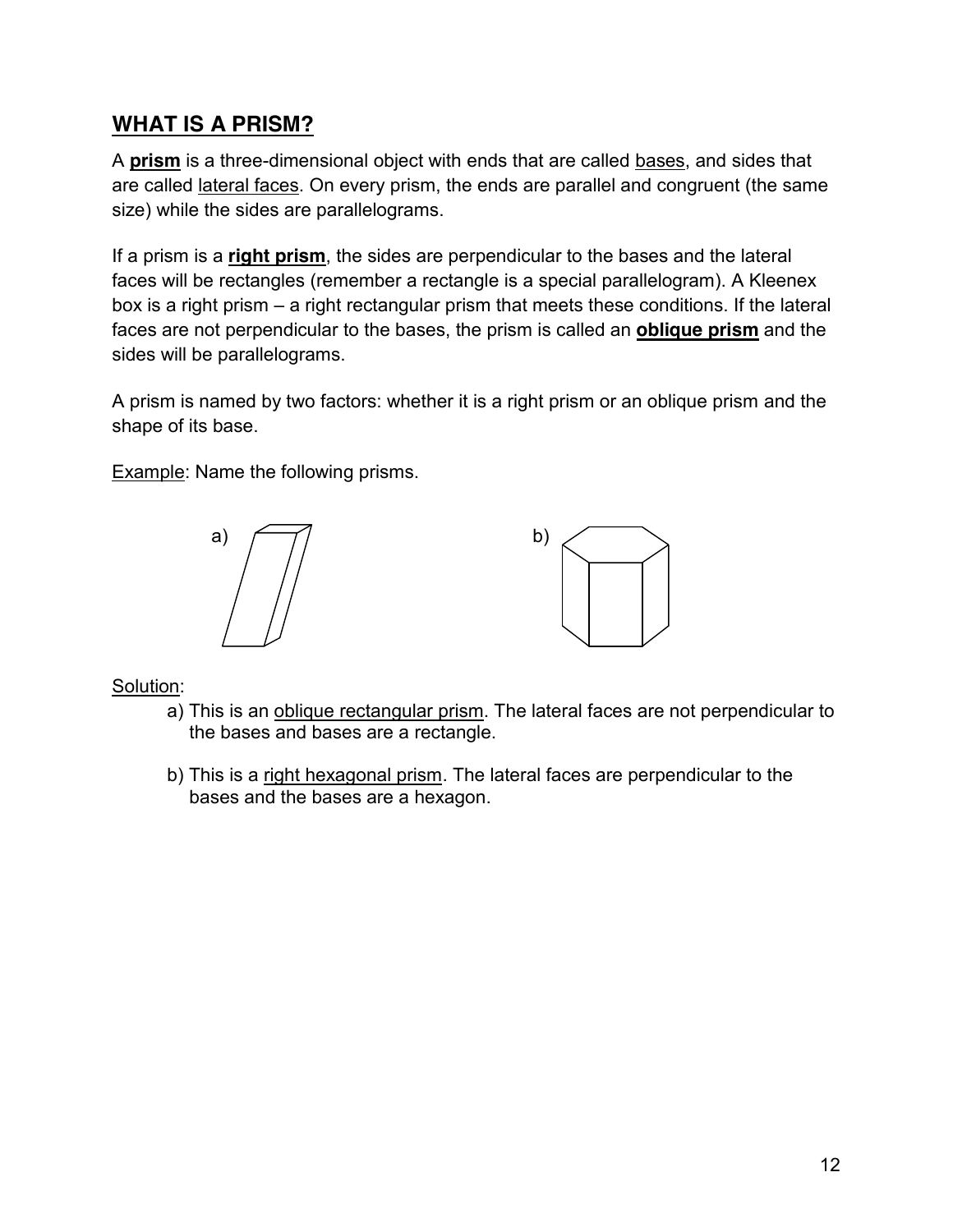# **ASSIGNMENT 3 - PRISMS**

Complete the following table to help you name the following prisms.







| Prism          | <b>Shape of base</b> | <b>Right or oblique</b> | <b>Shape of lateral faces</b> | <b>Name</b> |
|----------------|----------------------|-------------------------|-------------------------------|-------------|
|                |                      |                         |                               |             |
| $\overline{2}$ |                      |                         |                               |             |
| 3              |                      |                         |                               |             |
| 4              |                      |                         |                               |             |
| 5              |                      |                         |                               |             |
| 6              |                      |                         |                               |             |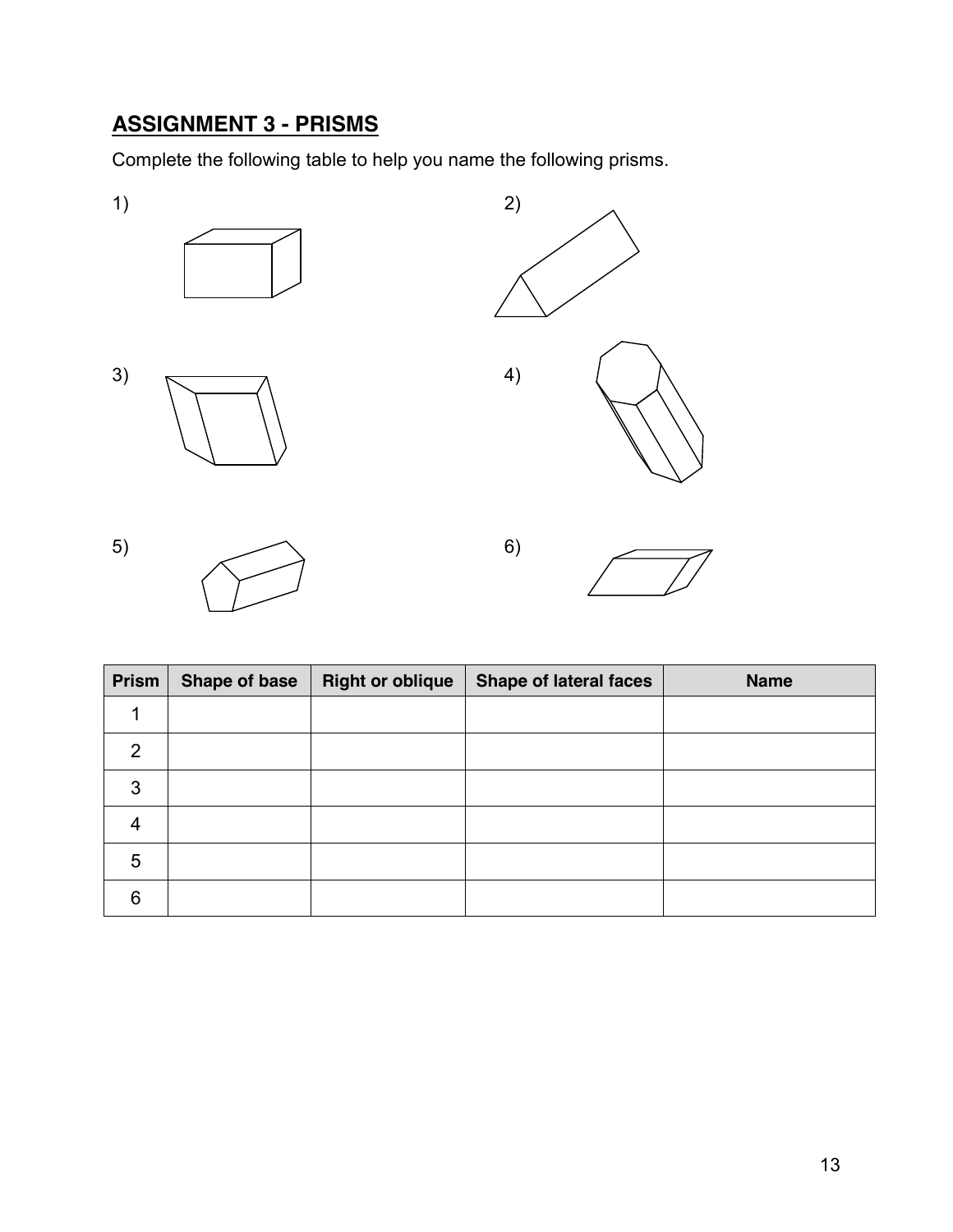#### **NETS OF PRISMS**

A **net** (in the geometry sense) is a two-dimensional pattern that can be folded to form a three-dimensional shape. If you think of a pizza box or a box for photocopy paper, they are one piece of cardboard that has been folded into the shape of a right, rectangular prism.

Nets of prisms are useful when calculating the surface area of that prism. If you opened the prism out and laid it flat, it would produce the net. Then it is easier to calculate the area of all the faces to get the total surface area of that prism.

In this section, we will look at what the nets of different prisms look like and deal with learning about calculating the surface area in the next section.

Example: Given the following prism, what would a net look like if it was made from one piece of cardboard?



Solution: The prism can be cut along the edges where the base meets the sides, with the exception of the bottom. This will produce a net like this:



There are often many nets that can be produced that can be re-assembled to make a prism. This is only one of the possibilities. Be careful however, that a net you produce can be put back to make the prism desired. Not always can this be done!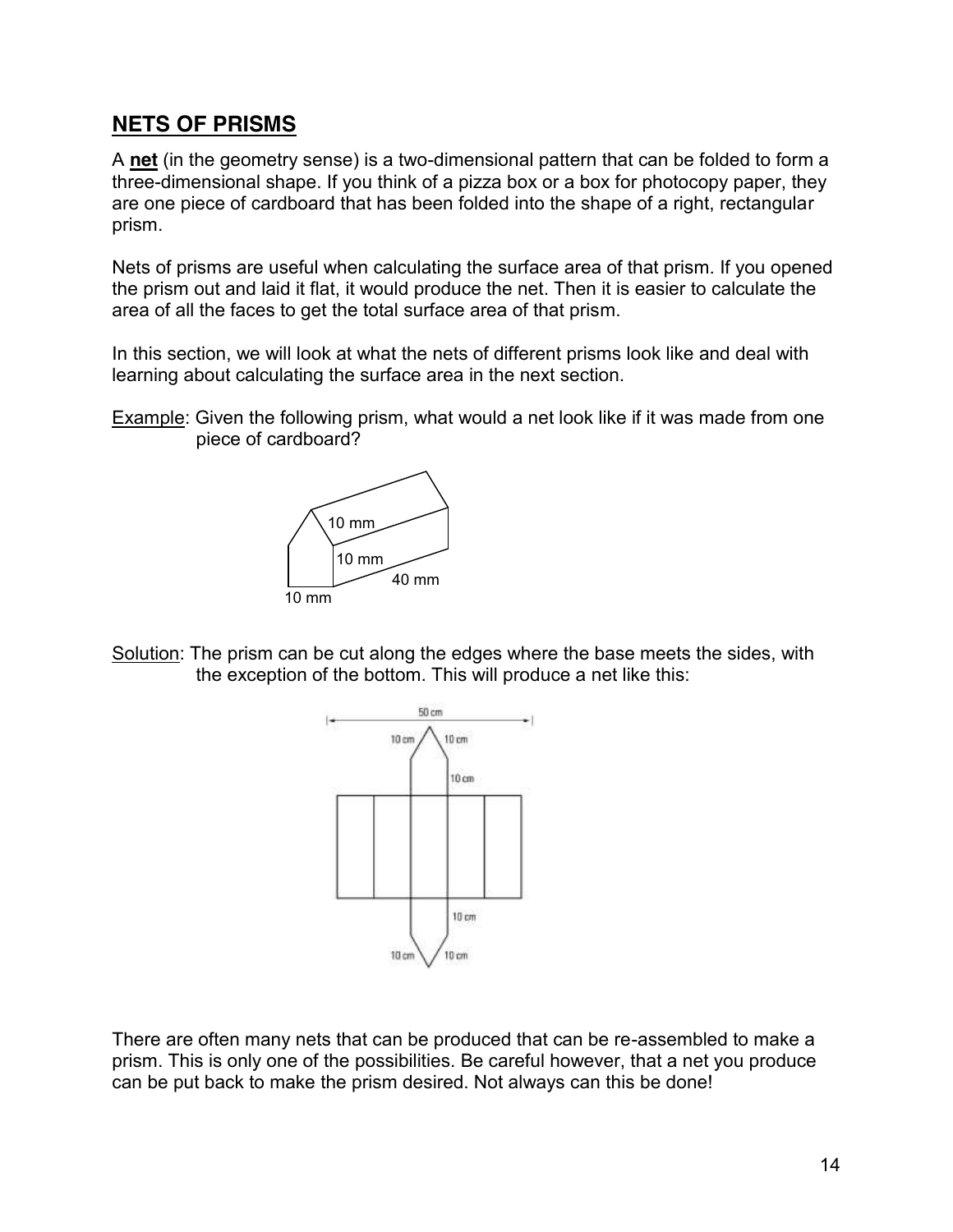# **ASSIGNMENT 4 – NETS OF PRISMS**

1) Draw nets for each of the following prisms. Label the side lengths. Drawings do NOT need to be to scale.

a) 8 in 8 in 20 in b) 25 cm 5 cm

2) The net for a right octagonal prism was drawn by two students as shown below. Which is the correct net? Explain your answer.



# **ASK YOUR TEACHER FOR UNIT QUIZ 1**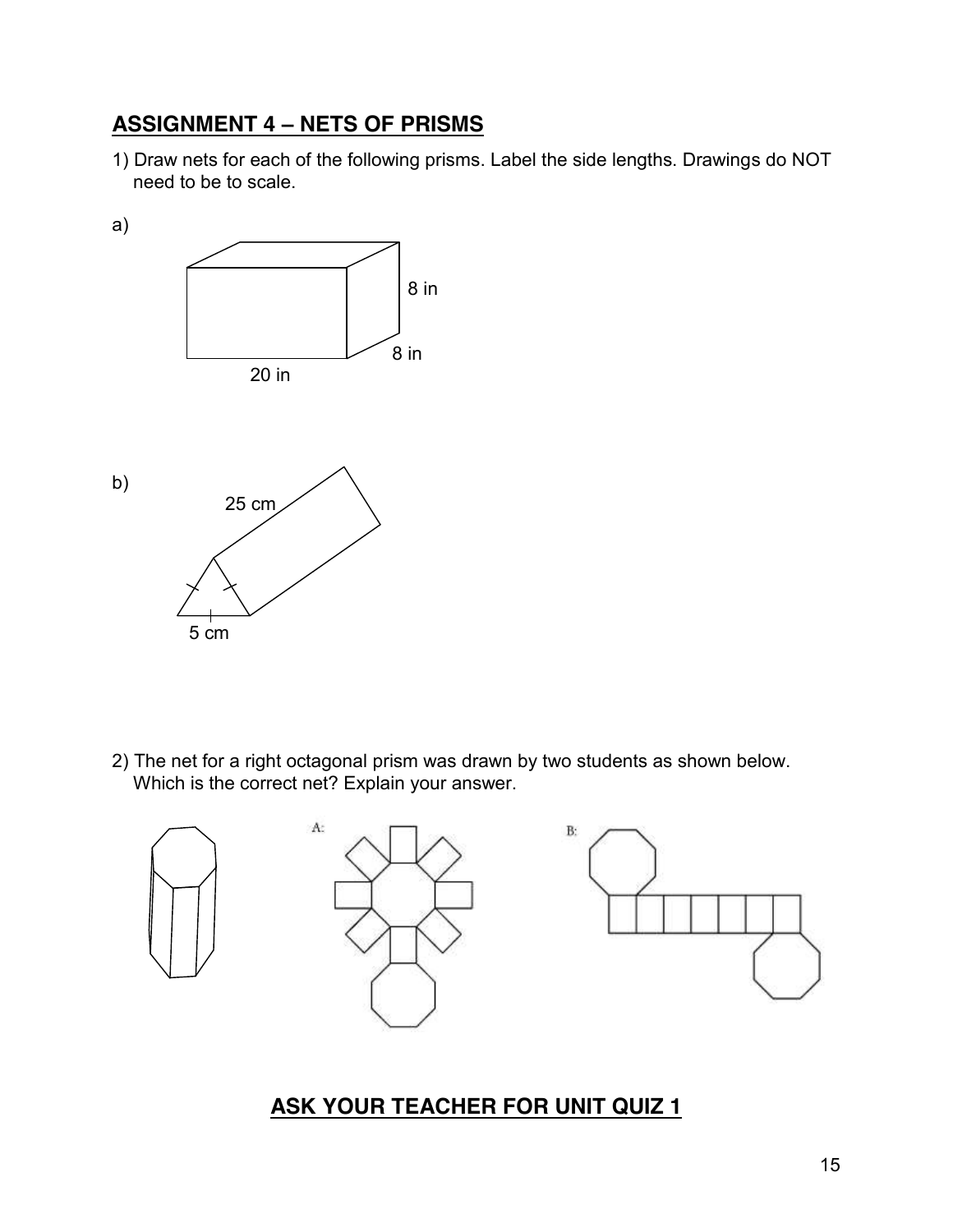#### **SURFACE AREA**

The surface area of a three-dimensional object is the area of the entire outer surface. Just as area is expressed in square units, surface area is also *ALWAYS* expressed in square units; – cm<sup>2</sup>, in<sup>2</sup>, m<sup>2</sup>, etc. For all prisms, drawing a net, finding the area of each part of the net, and adding these values together will always find the surface area. Some prisms have specific formulas that can be used to calculate the surface area.

Example 1: Draw a net for the right rectangular prism below and calculate the surface area.



Solution: Draw the net, label all the dimensions, and find the area of each part. Add the areas together to get the surface area.



There are 2 of each of the sizes of rectangles  $A_1$ ,  $A_2$ , and  $A_3$ . The area calculations are as follows:

 $A_1 = 5.7$  m  $\times$  3.8 m = 21.46 m<sup>2</sup>  $\times$  2 = 49.92 m<sup>2</sup>  $A_2$  = 4.5 m × 3.8 m = 17.10 m<sup>2</sup> × 2 = 34.20 m<sup>2</sup>  $A_3$  = 5.7 m × 4.5 m = 26.25 m<sup>2</sup> × 2 = 51.30 m<sup>2</sup>

Total Surface Area =  $49.92 \text{ m}^2 + 34.20 \text{ m}^2 + 51.30 \text{ m}^2 = 135.42 \text{ m}^2$ 

Alternate Solution: A formula exists for surface area of a right rectangular prism. Draw the net and then use the formula to calculate the surface area.

**SA** =  $2/w + 2/h + 2wh$  where  $l =$  length,  $w =$  width,  $h =$  height Let *l* = 5.7 m, *w* = 3.8 m, *h* = 4.5 m SA = 2 × 5.7 × 3.8 + 2 × 5.7 × 4.5 + 2 × 3.8 × 4.5 = 135.42 m<sup>2</sup>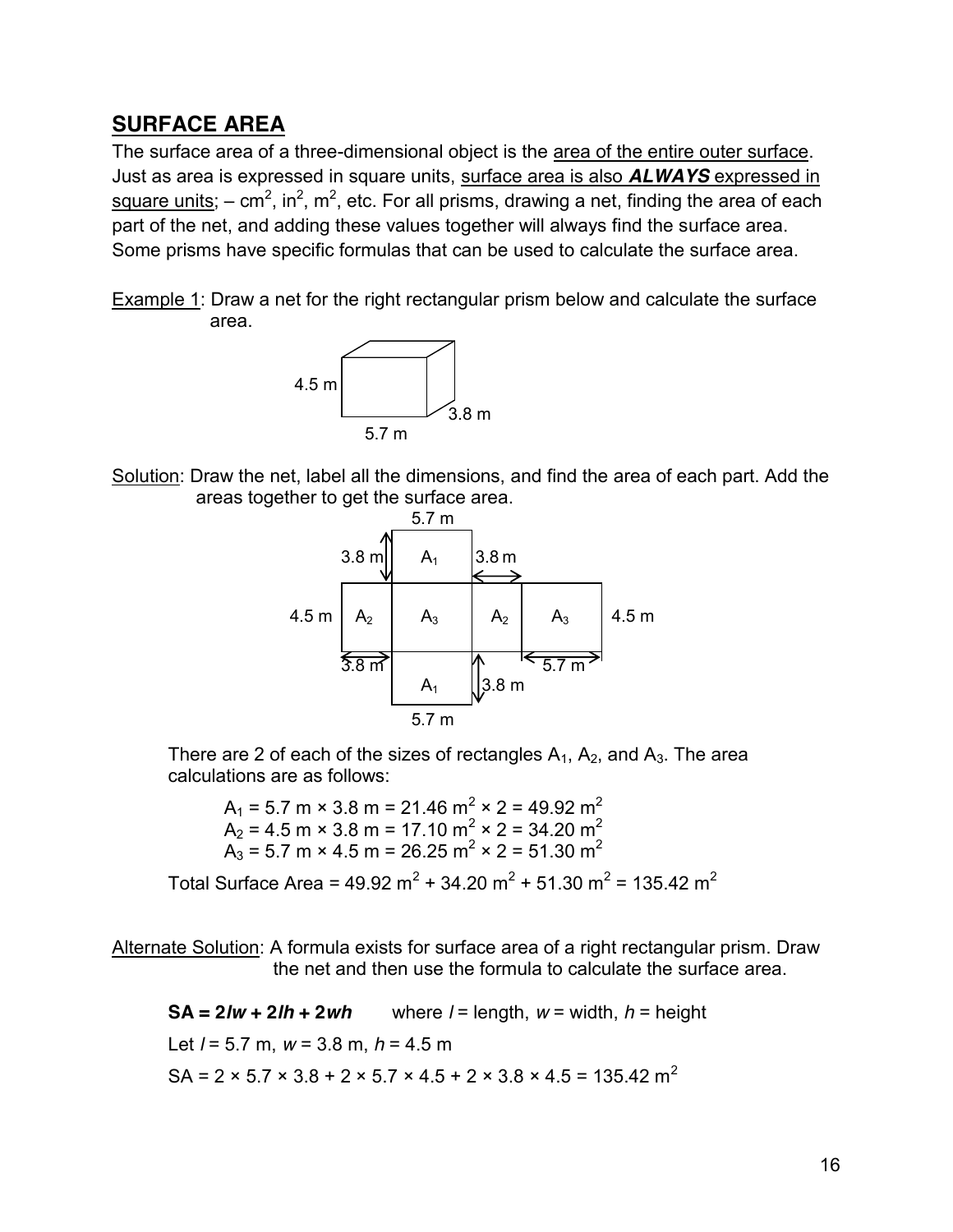# **ASSIGNMENT 5 – SURFACE AREA OF PRISMS USING NETS**

For the following prisms, draw a net and use it to calculate the surface area.



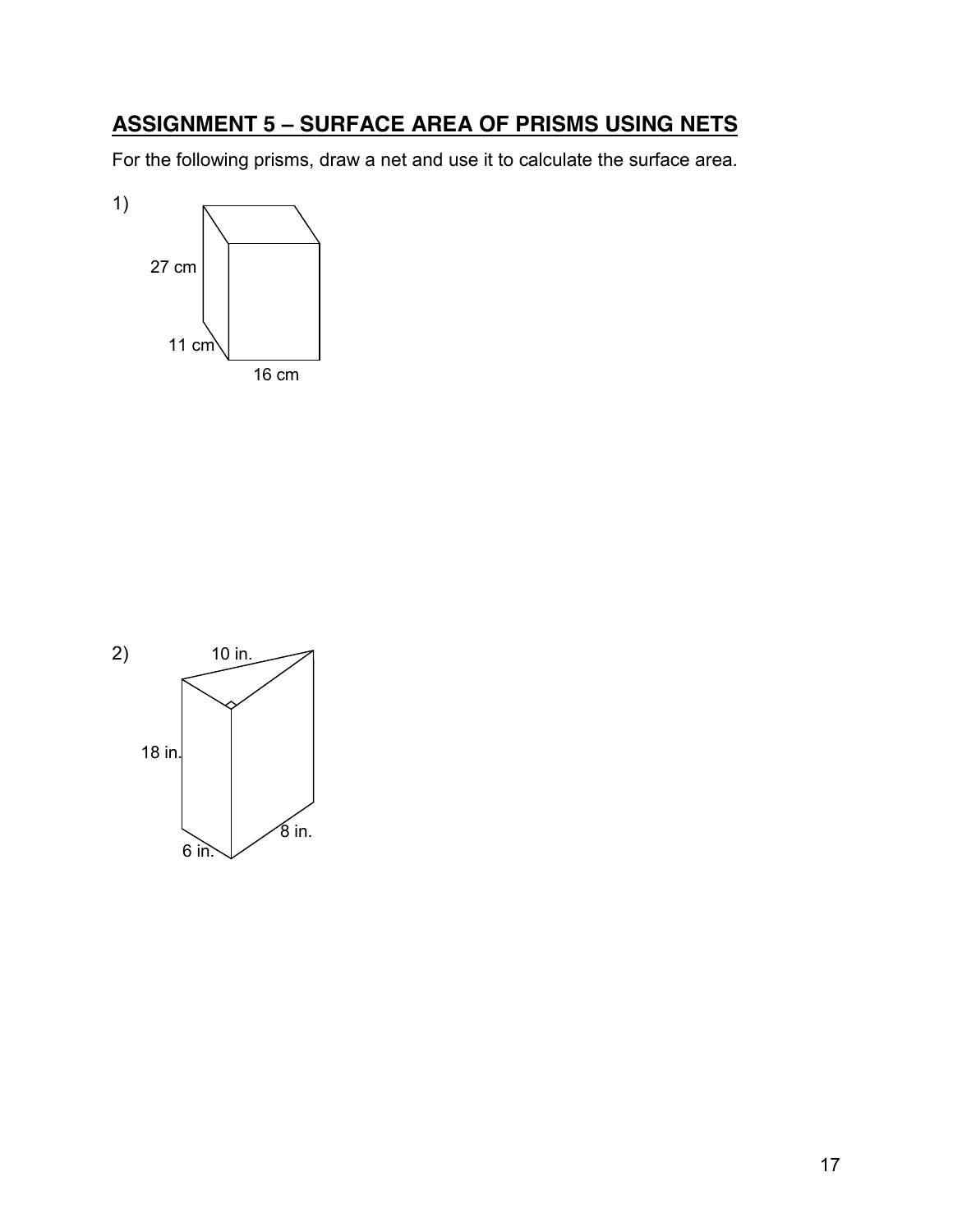#### **SURFACE AREA OF IRREGULAR FIGURES**

Sometimes figures are not a nice regular prism, but a combination of several prisms put together or one prism with parts missing. In order to calculate the surface area of these irregular figures, the shape often needs to be divided into parts and the area of the individual faces needs to be calculated and added together.

Example: Calculate the surface area of this figure. Include the bottom and the back.



Solution: Divide the figure into parts, label all the dimensions, calculate the individual area of each face, and add these areas together.



The figure is divided into 2 main rectangular prisms. The dimensions have been labelled and capital letters have been assigned to different faces.

| Area of A = $3.5 \times 5.1 = 17.85$ m <sup>2</sup> |
|-----------------------------------------------------|
| Area of B = $3.5 \times 3.2 = 11.2$ m <sup>2</sup>  |
| Area of C = $5.1 \times 5 = 25.5$ m <sup>2</sup>    |
| Area of D = $3.5 \times 4.4 = 15.4$ m <sup>2</sup>  |

Area of E =  $4.4 \times 1.8 = 7.92$  m<sup>2</sup> Area of F =  $3.5 \times 1.8 = 6.3$  m<sup>2</sup> Area of G =  $3.5 \times 5 = 17.5$  m<sup>2</sup>

Note: there are 2 faces of A, C, D, and E but only 1 of B, F and G

Total Surface Area =  $2 \times A + B + 2 \times C + 2 \times D + 2 \times E + F + G$  $= 2 \times 17.85 + 11.2 + 2 \times 25.5 + 2 \times 15.4 + 2 \times 7.92 + 6.3 + 17.5$  $= 168.34$  m<sup>2</sup>

**NOTE**: This is not the only way to divide the figure into parts. Other ways exist.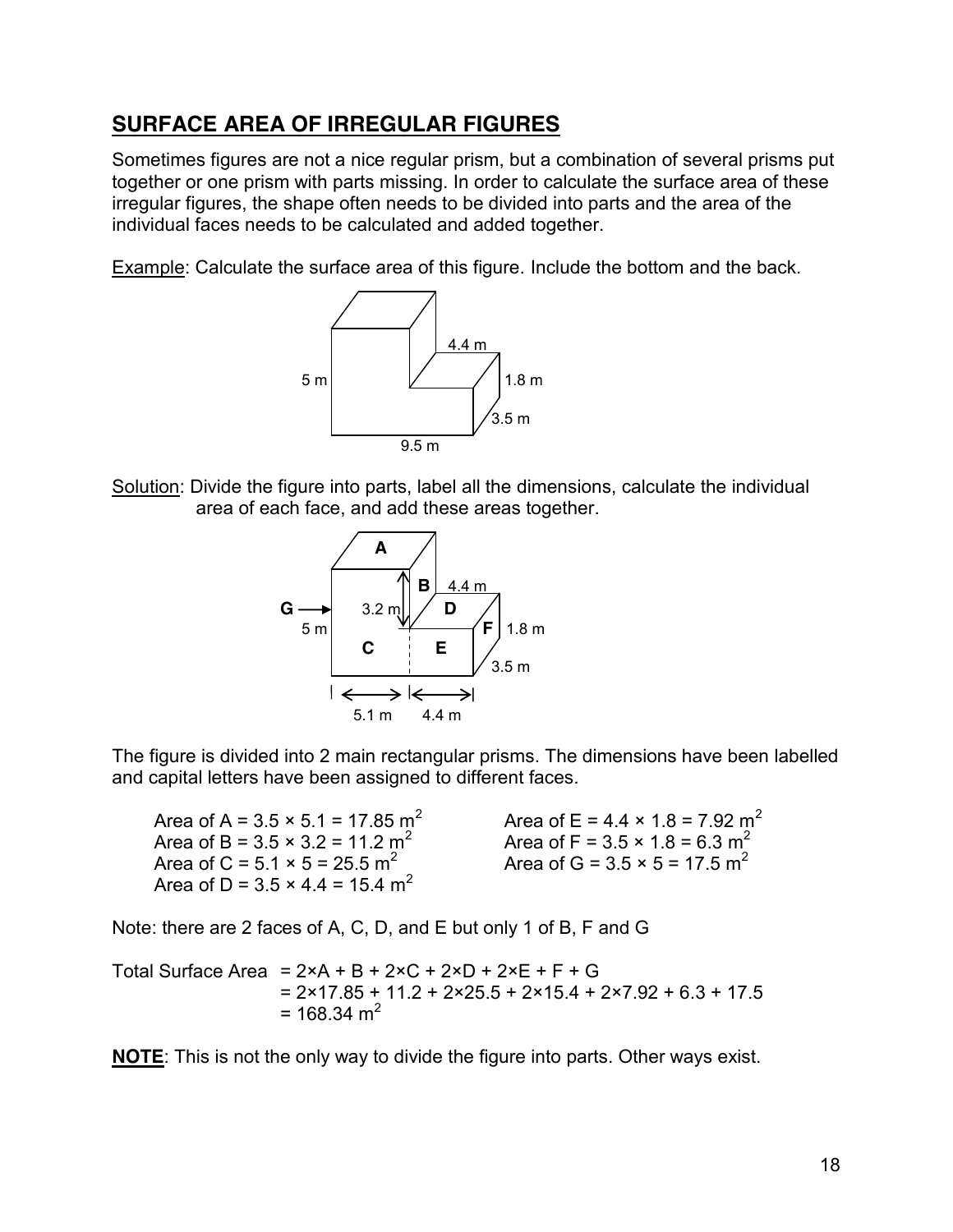## **ASSIGNMENT 6 – SURFACE AREA OF IRREGULAR FIGURES**

Calculate the surface area of the following figures. Show ALL calculations and work.



2)





NOTE: Do not include the base of the top rectangular prism when calculating the total surface area.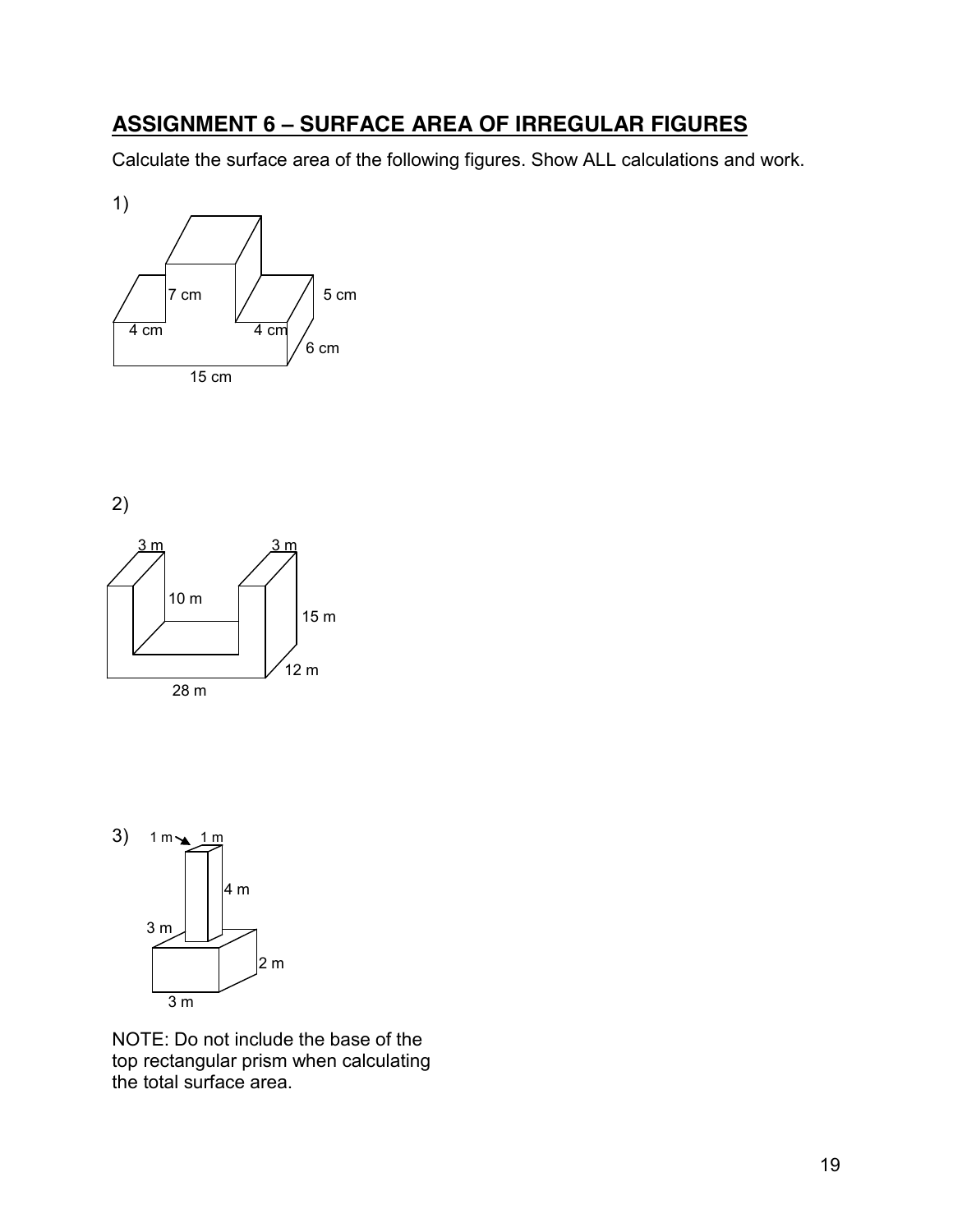# **SURFACE AREA OF CYLINDERS AND SPHERES**

A cylinder is like a prism but its bases are circles. To find the surface area of a cylinder, you need to find the area of the two circles and the area of the side between them – the lateral face. It is easy to see how to do this by drawing a net of a cylinder.



From this net, you can see that the cylinder is made up of 2 circles and the lateral face which is a rectangle. The length of the rectangle is the circumference of the circle, and the width of the rectangle is the height of the cylinder. To calculate the surface area of a cylinder, calculate these parts and add them together.

Example 1: Calculate the surface area of a cylinder that has a radius of 9 cm and a height of 25 cm, as shown below.



Solution: Find the area of the base, the circumference of the cylinder, and the area of the lateral face.

Area of the base =  $\pi r^2$  =  $\pi \times 9^2$  = 254.5 cm<sup>2</sup>

Circumference of the cylinder =  $2\pi r = 2 \times \pi \times 9 = 56.5$  cm

Area of the lateral face =  $C \times h = 56.5 \times 25 = 1412.5$  cm<sup>2</sup>

Total Surface Area =  $2 \times$  area of the base + area of the lateral face  $= 2 \times 254.5 + 1412.5 = 1921.5$  cm<sup>2</sup>

NOTE: The formula for surface area of a cylinder is:

 $SA = 2πrh + 2πr^2$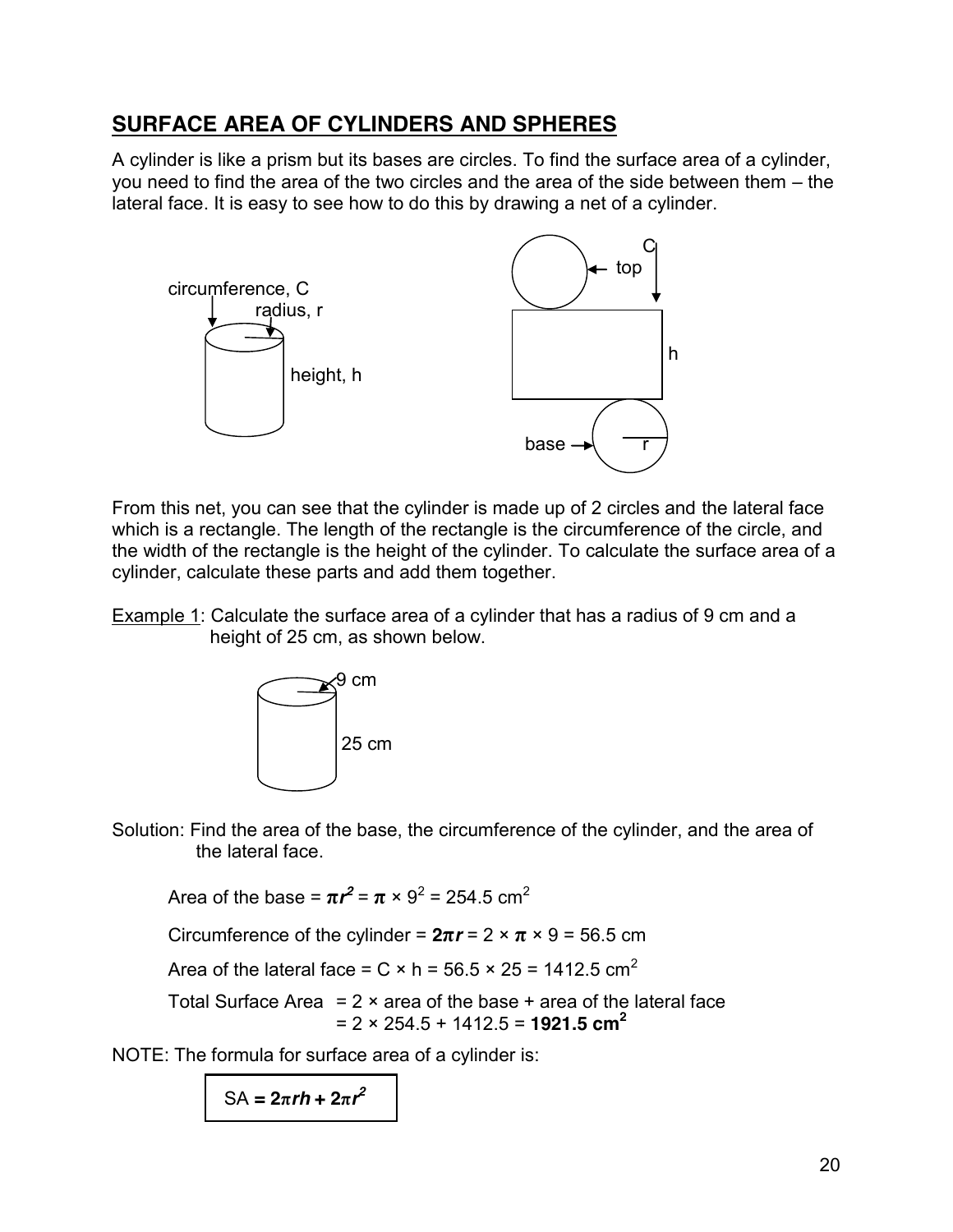A sphere is like a ball. All points on a sphere are the same distance from the centre. It is not possible to draw the net of a sphere, and thus we simply use a formula to calculate its surface area. The surface area depends on the radius of the sphere.

The formula for surface area of a sphere is:

 $SA = 4\pi r^2$ 



Example 2: Calculate the surface area of the following sphere.



Solution: Use the formula to calculate the surface area.

$$
SA = 4\pi r^2 = 4 \times \pi \times 5.2^2 = 339.8 \text{ cm}^2
$$

Example 3: If a ball has a surface area of 3500 mm<sup>2</sup>, what is the radius of this ball?

Solution: Use the formula to calculate the radius, given the surface area.

| $SA = 4\pi r^2$                             |                                                              |
|---------------------------------------------|--------------------------------------------------------------|
| $3500 = 4\pi r^2$                           | Divide each side by $4\pi$ . The right side will cancel out. |
| $\frac{3500}{4\pi r^2}$<br>$4\pi$<br>$4\pi$ |                                                              |
| $3500 = r^2$<br>$4\pi$                      | Divide the left side: $3500 \div (4 \times \pi)$             |
| $278.52 = r^2$                              | To find r, use the square root button.                       |
| $\sqrt{278.52} = \sqrt{r^2}$                |                                                              |
| $16.7 = r$                                  |                                                              |
|                                             |                                                              |

The radius is approximately 16.7 cm.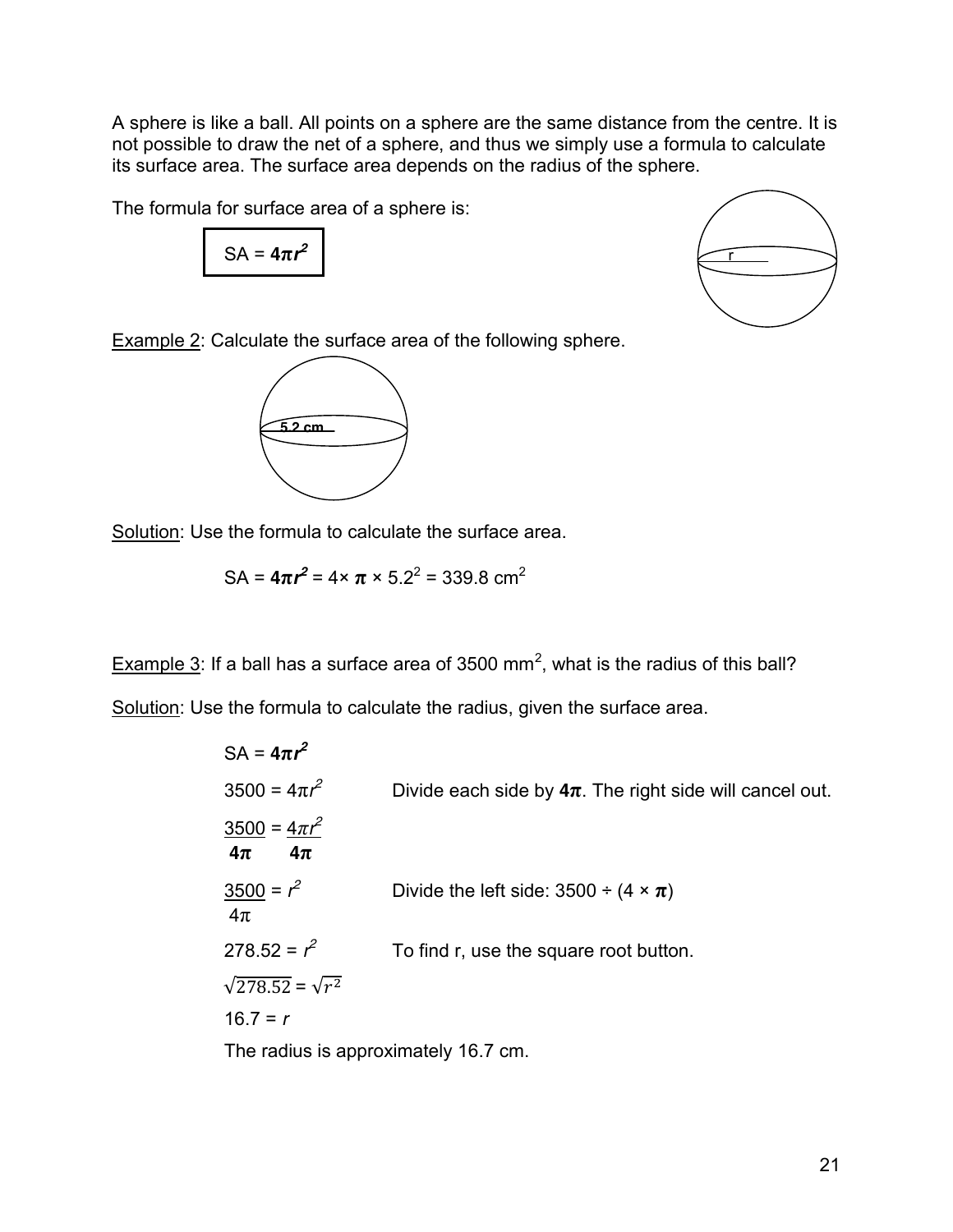#### **ASSIGNMENT 7 – SURFACE AREA OF CYLINDERS AND SPHERES**

1) Draw a net and use it to find the surface area of a pipe that has a radius of 15 cm and is 75 cm long.

2) Find the surface area of a cylindrical pop can that is 37 cm tall and has a *diameter* of 8 cm.

3) A sphere has a radius of 7.6 m. What is its surface area?

4) Find the radius of a sphere with a surface area of 6700  $\textsf{m}^2$ .

5) A hemisphere is half a sphere. What is the surface area of a hemisphere with a radius of 28.4 mm?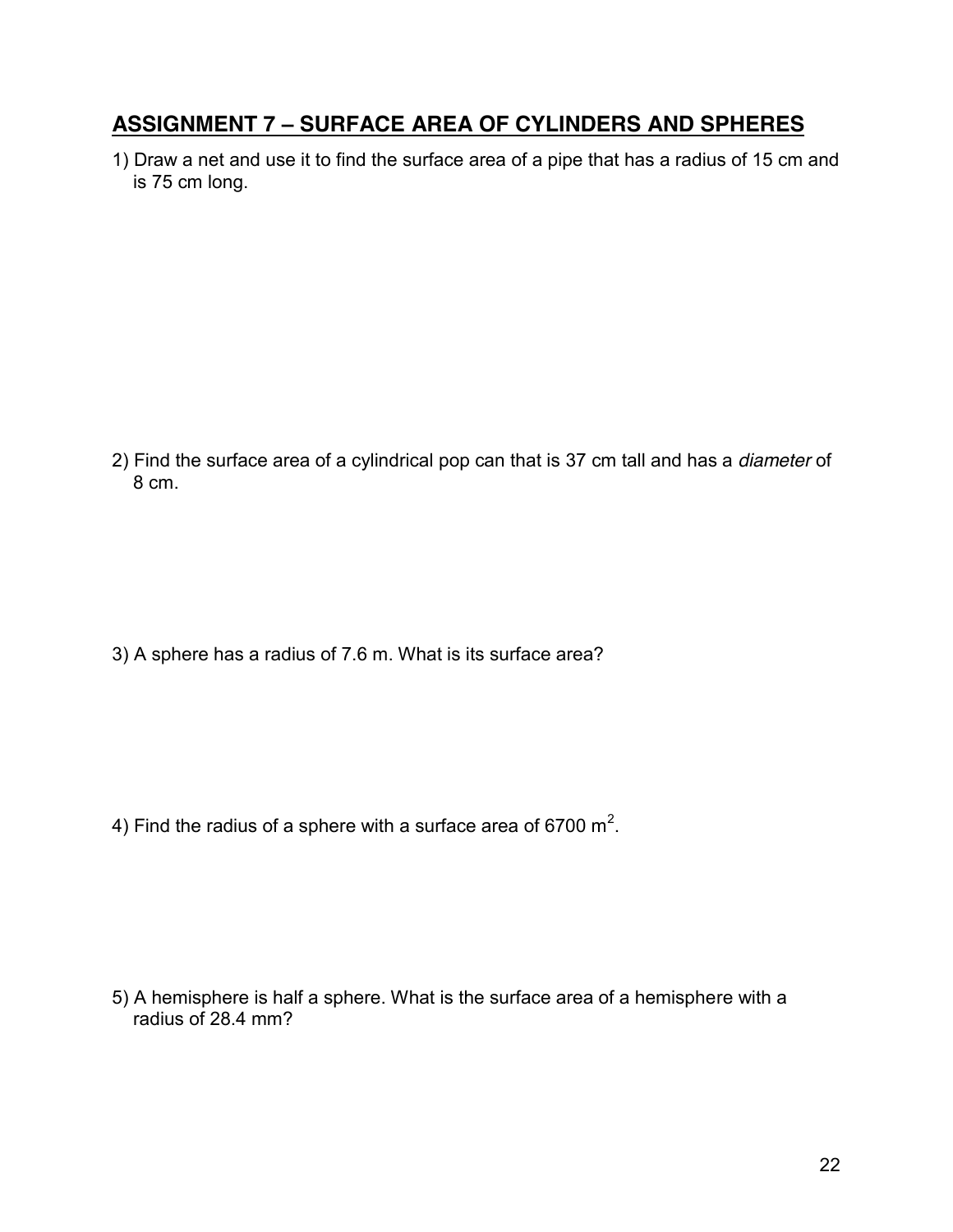# **SURFACE AREA OF PYRAMIDS AND CONES**

A **pyramid** is a three-dimensional object with a base that is a regular polygon and lateral sides that are triangles. The triangles join the base along one side, and meet at a point called an apex. In a right pyramid, the apex is directly above the centre of the base.

The net of a pyramid is made up of the base and as many triangles as there are sides on the base.

Example 1: Find the surface area of the square-based pyramid shown mellow.



Solution: The pyramid is a right square-based pyramid. The base is 20 cm by 20 cm. the 4 sides are the same size and are triangles with a base of 20 cm and a slant height of 15 cm.

Area of base:  $A = s^2 = 20 \times 20 = 400 \text{ cm}^2$ Area of one side:  $A = b \times h + 2 = 20 \times 15 \div 2 = 150 \text{ cm}^2$ 

Total Surface Area = area of the base  $+4 \times$  area of one side

$$
= 400 + 4 \times 150 = 1000 \text{ cm}^2
$$

Example 2: Find the surface area of the square based pyramid shown below.



Solution: In this pyramid, the slant height of triangles is not given. Instead the height of the overall pyramid is given. In order to calculate the surface area, the slant height must first be calculated. To do this, use the right angle triangle inside the pyramid and Pythagorean Theorem in order to calculate the slant height.

*Continued on the next page.*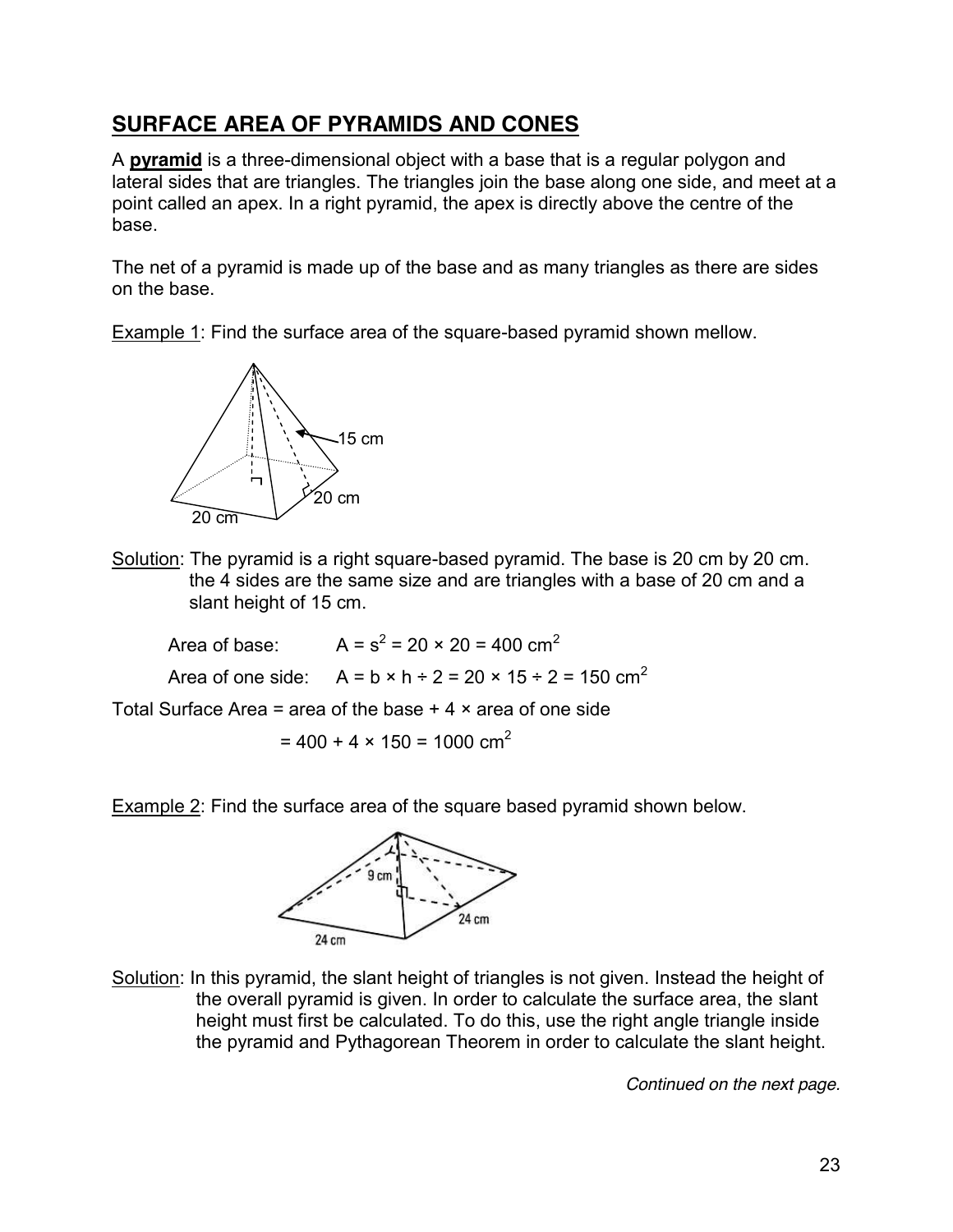



Pythagorean Theorem states:  $c^2 = a^2 + b^2$ 

 $c^2 = 9^2 + 12^2$  $c^2$  = 81 + 144  $c^2$  = 225  $c = \sqrt{225}$  $c = 15$  cm

Now the surface area of the pyramid can be determined.

Area of base:  $A = s^2 = 24 \times 24 = 576$  cm<sup>2</sup> Area of one side:  $A = b \times h + 2 = 24 \times 15 \div 2 = 180 \text{ cm}^2$ Total Surface Area = area of the base  $+4 \times$  area of one side  $= 576 + 4 \times 180 = 1296$  cm<sup>2</sup>

A **cone** is like a pyramid except that it has a circular base. The net of a cone is a circle for the base (or top depending on the orientation) and a sector of a different large circle.



The surface area of the side or lateral region of a cone is calculated using a formula. The components of the formula are the radius of the base of the cone, and the slant height of the cone as shown above.

The area of the base of the cone is calculated using the formula for a circle.

Thus the entire formula for calculating the surface area of a cone is:

 $SA = \pi rs + \pi r^2$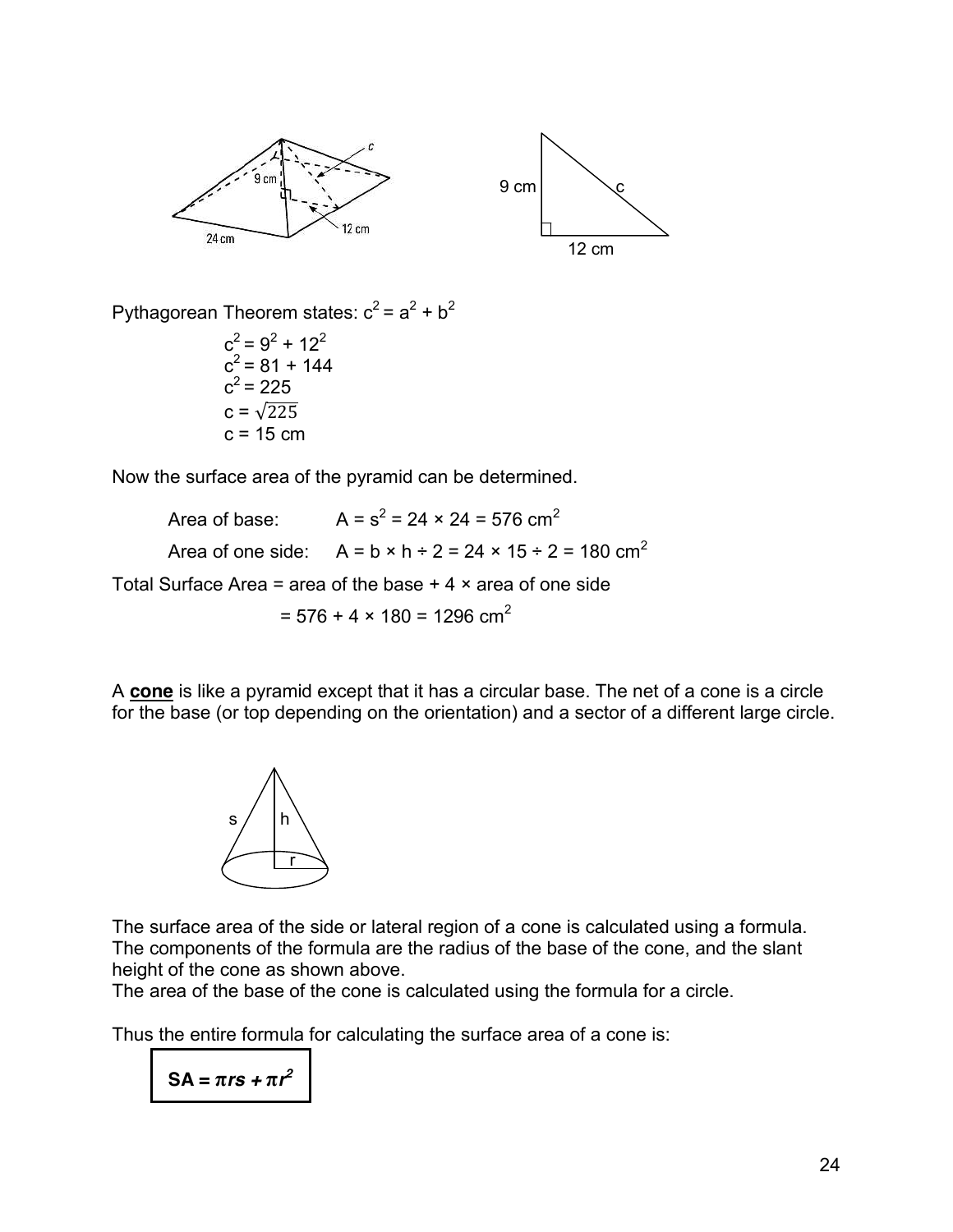Example 3: Calculate the surface area of the cone shown below.



Solution: Use the formula for surface area for a cone. Substitute for the appropriate values and solve.

 $SA = \pi rs + \pi r^2$  $SA = \pi \times 5 \times 18 + \pi \times 5^2$ SA = 282.74 + 78.54  $SA = 361.28$  cm<sup>2</sup>

Example 4: Calculate the surface area of the cone shown below.



Solution: The slant height is not given so it must be determined using Pythagorean Theorem. Also, the diameter is given as 15.8 m so the radius is half that size:  $15.8 \div 2 = 7.9$  m.

Pythagorean Theorem states:  $c^2 = a^2 + b^2$ 

$$
c2 = 14.62 + 7.92
$$
  
\n
$$
c2 = 213.16 + 62.41
$$
  
\n
$$
c2 = 275.27
$$
  
\n
$$
c = \sqrt{275.27}
$$
  
\n
$$
c = 16.6 \text{ m}
$$
  
\n14.6 m  
\n14.6 m  
\n14.8 m  
\n14.8 m



Now calculate the surface area.

 $SA = \pi rs + \pi r^2$ SA =  $\pi$  × 7.9 × 16.6 +  $\pi$  × 7.9<sup>2</sup> SA = 411.99 + 190.07  $SA = 608.06$  m<sup>2</sup>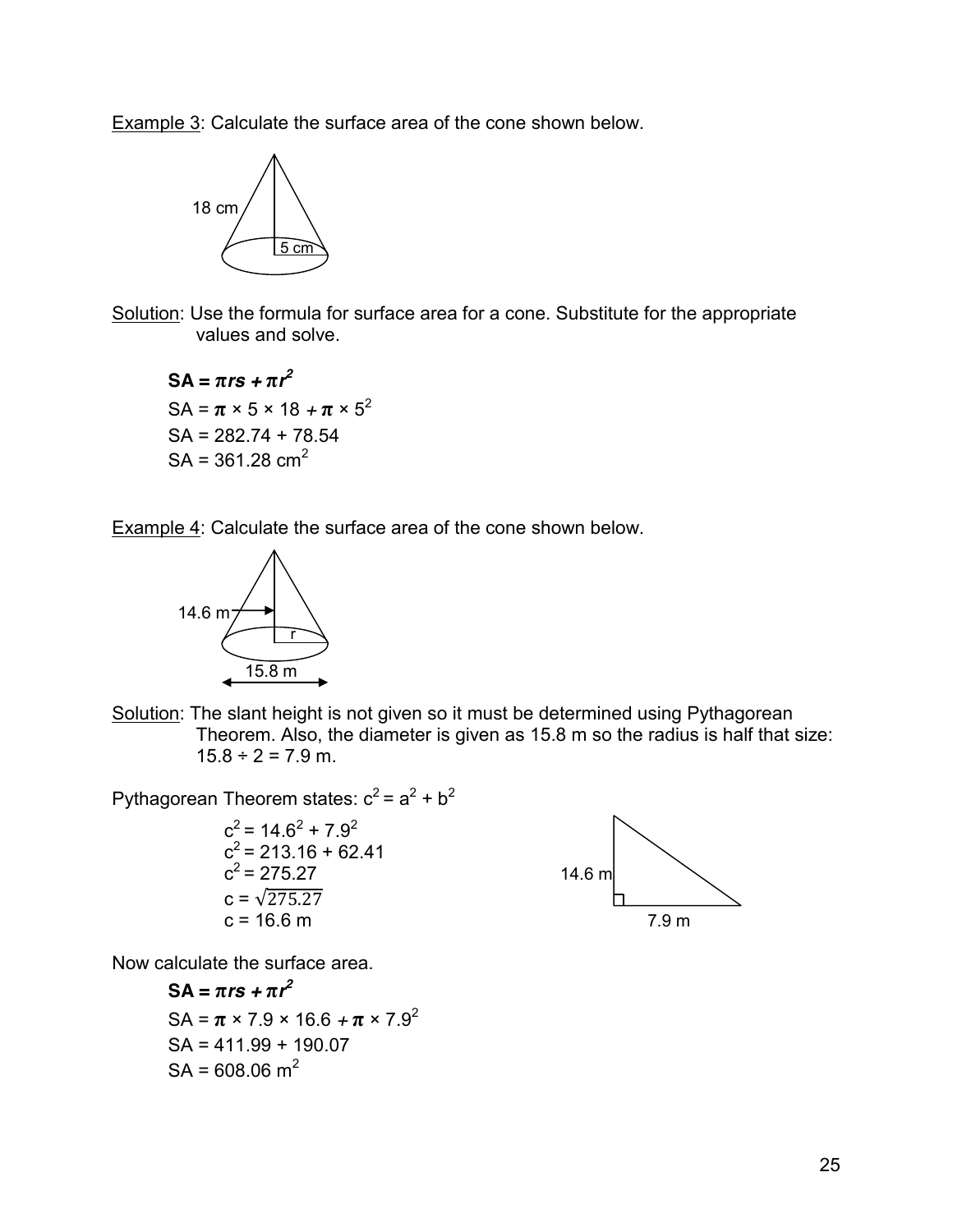#### **ASSIGNMENT 8 – SURFACE AREA OF PYRAMIDS AND CONES**

1) Find the total surface area of the square-based pyramid shown below.



2) Calculate the slant height, and then the surface area of the pyramid below.



3) The surface area of this square-based pyramid is 244 m<sup>2</sup>. The side lengths are 12 m. What is the height, h, of the pyramid? Hint: subtract the area of the base and work from there.

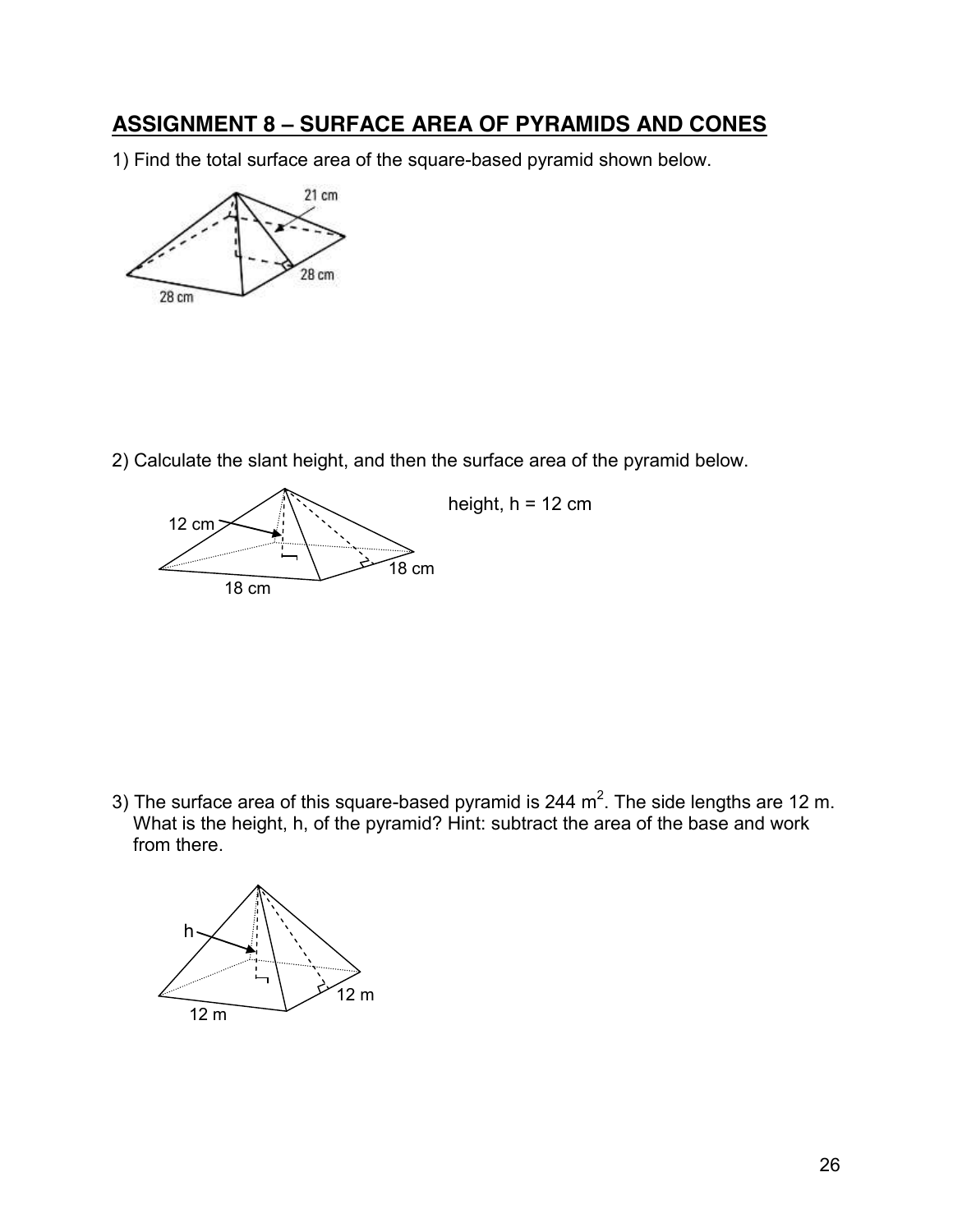Calculate the surface area of the cone shown below.





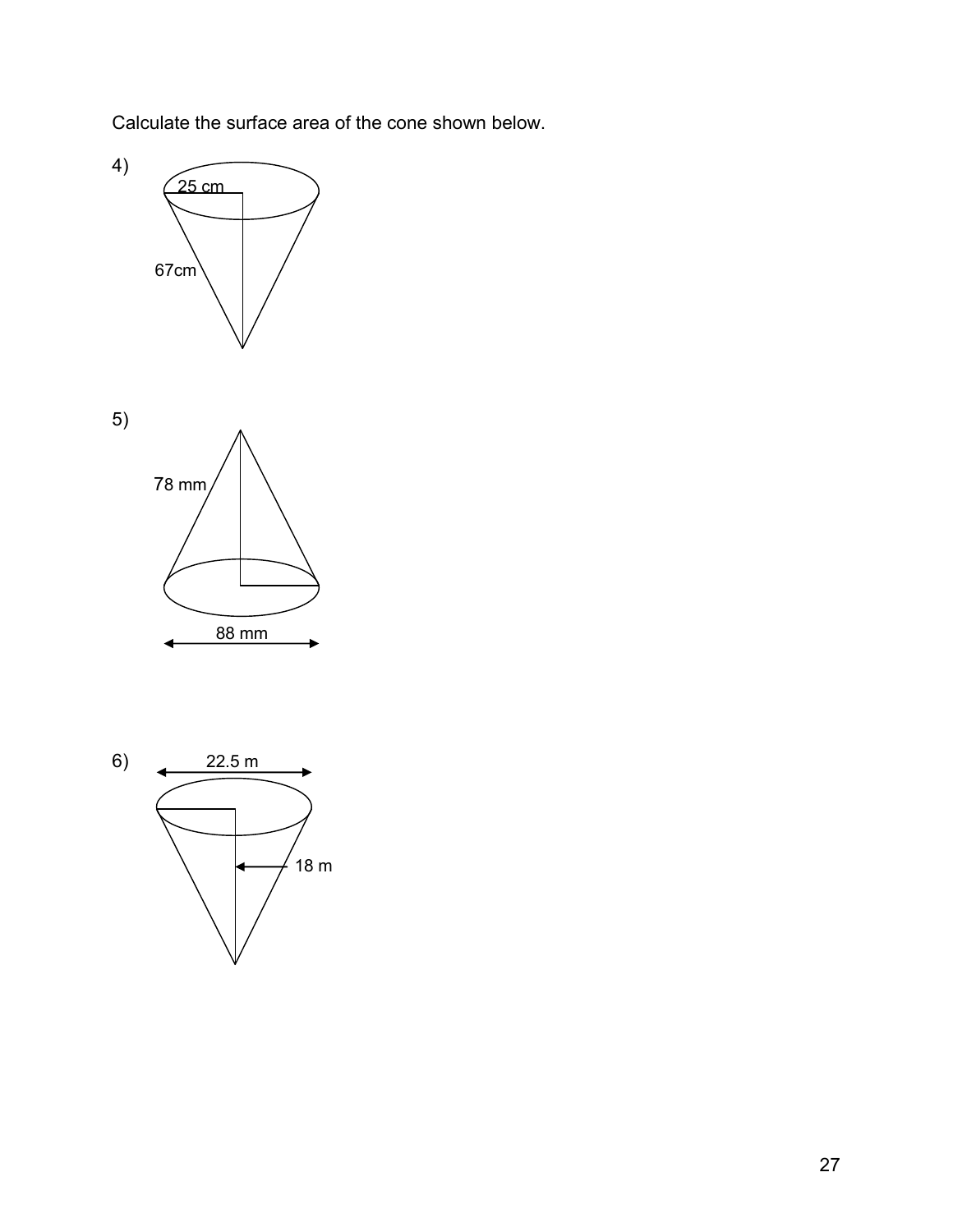This page summarizes the formulas for the surface area used in this unit.

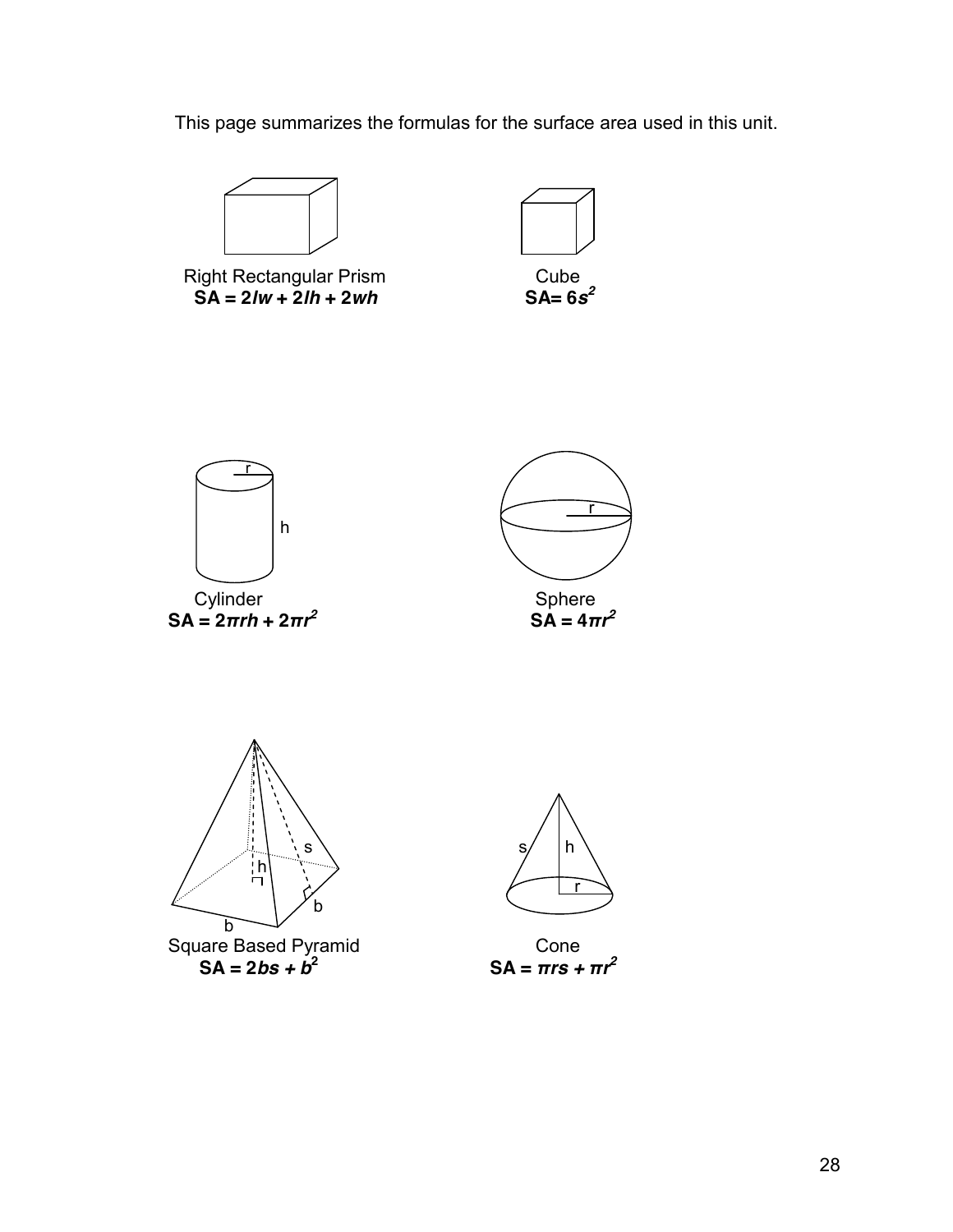#### **SURFACE AREA OF COMPOSITE FIGURES**

Just as finding the area of composite figures can be done, the surface area of composite figures can be calculated. With composite figures that sit on top of one another however, the lateral areas are added but an allowance must be made for the missing surface area between the figures.

Example: Calculate the *exposed* surface area of the composite figure shown below.



Solution: Calculate the surface area of the component pasts. The total surface area will be the lateral surface area of the two cylinders plus the surface area of the top of the base minus the surface area of the base of the top cylinder.

SA of a cylinder =  $2\pi rh + 2\pi r^2$  (for top and base) Subtract: area of top base

So, total surface area is

SA of top cylinder =  $2\pi rh$  +  $\pi r^2$  =  $2 \times \pi \times 2 \times 3 + \pi \times 2^2$  = 50.27 cm<sup>2</sup> SA of lower cylinder =  $2\pi rh$  +  $\pi r^2$  = 2 ×  $\pi$  × 5 × 3 +  $\pi$  + 5<sup>2</sup> = 172.79 cm<sup>2</sup> Minus area of top base =  $\pi r^2$  =  $\pi \times 2^2$  = 12.57 cm<sup>2</sup> Total surface area =  $50.27 + 172.79 - 12.57 = 210.49$  cm<sup>2</sup>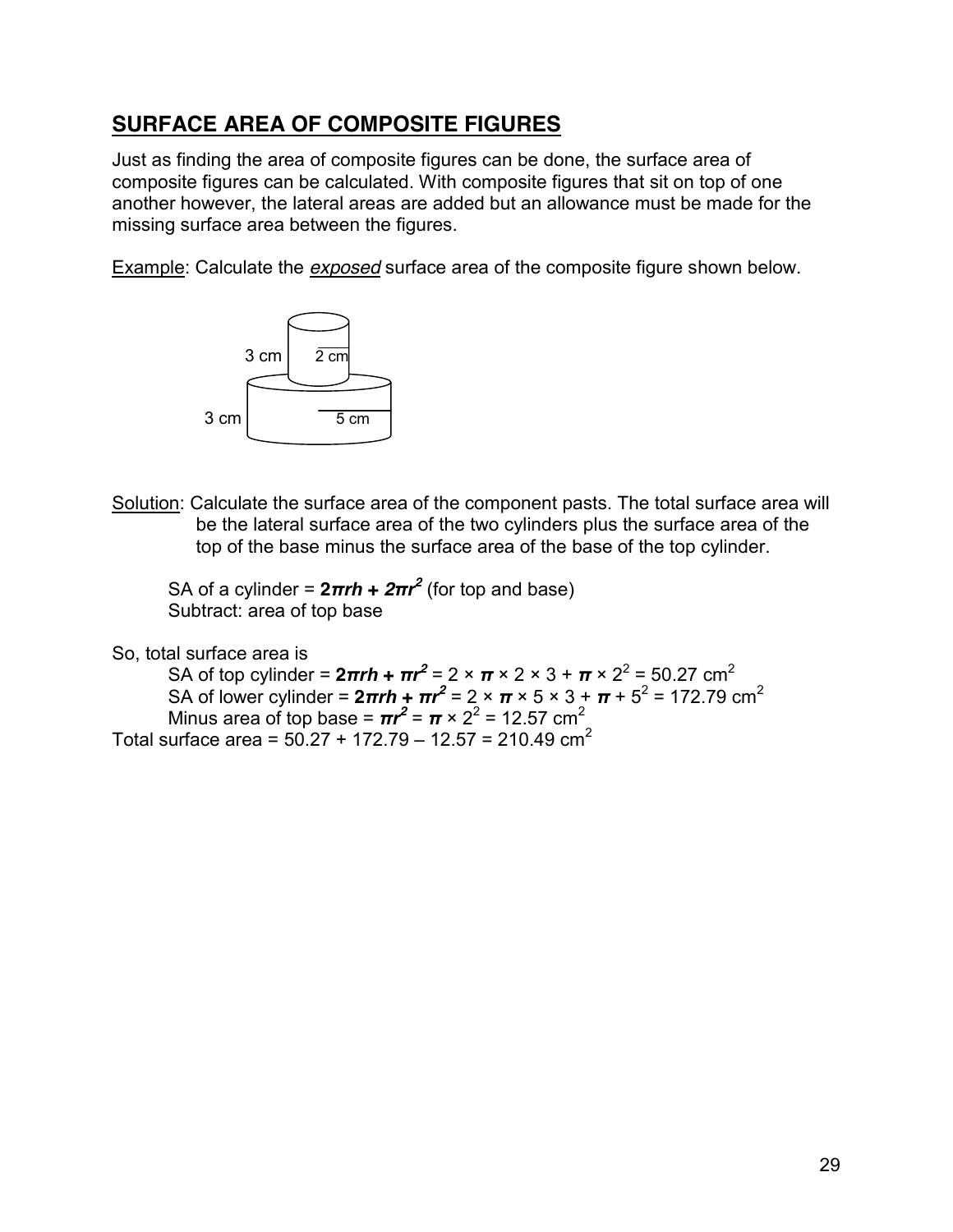#### **ASSIGNMENT 9 – SURFACE AREA OF COMPOSITE FIGURES**

Calculate the *exposed surface area* of the following composite figures.



1)





# **ASK YOUR TEACHER FOR UNIT QUIZ 2**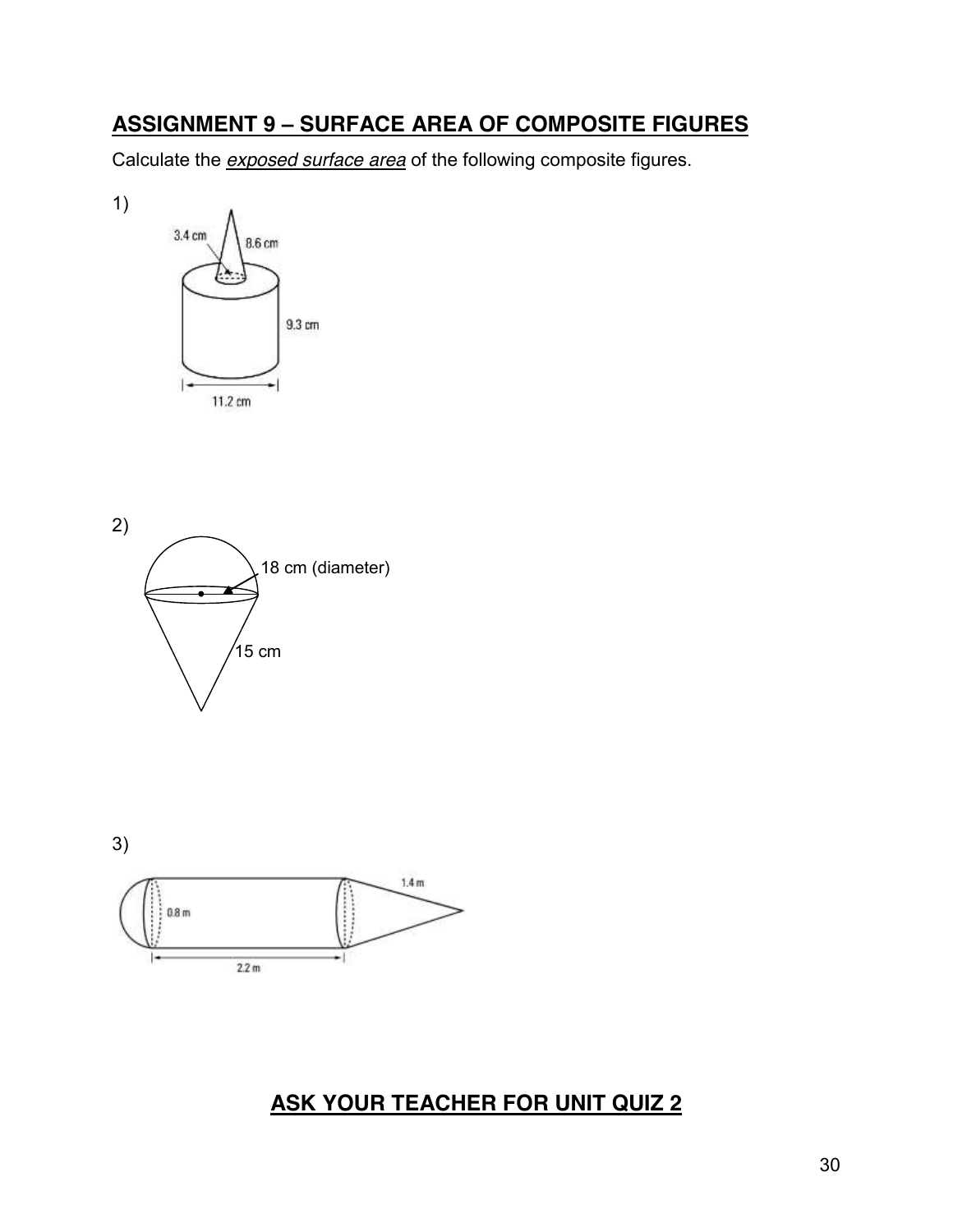## **VOLUME AND CAPACITY**

The **volume** of a three-dimensional object is the amount of space it occupies. There are specific formulas used to find the volume of different geometric solids. Just as area is expressed in square units, volume is **ALWAYS** expressed in cubic units; - cm<sup>3</sup>, in<sup>3</sup>, m<sup>3</sup>, etc.

**Capacity** is the maximum amount that a container can hold. It is related to volume in that the capacity of a container can be the volume of the container. But capacity is most often used with liquid measurements. Therefore, capacity is measured in liquid units like litres and gallons.

Volume and capacity are closely related. In the metric system, a volume of 1000  $\text{cm}^3$  is equal to a capacity of 1 L. Also, 1 cm<sup>3</sup> = 1 mL and 1 ft<sup>3</sup> = 7.48 US gallons. These are useful conversions to remember.

In equations, the symbol for volume is a capital  $v \rightarrow V$ .

## **VOLUME AND CAPACITY OF PRISMS**

The volume of a prism is found by multiplying the area of the base by the height of the object. This formula is the same for prisms and cylinders, even if the prism is oblique. In that case, the height just has to be perpendicular to the base.

Example 1: Calculate the volume and capacity of the rectangular prism below.



Solution: For any prism, volume is calculated by multiplying the area of the base by the height. For a rectangular prism, the area of the base is length  $\times$  width.

$$
V = A_{base} \times h
$$
  

$$
V = l \times w \times h
$$

$$
V = Abase × h
$$
  
= l × w × h  
= 15 × 6 × 12  
= 1080 m<sup>3</sup>

Since 1 L = 1000 cm<sup>3</sup>, divide the volume by 1000 to get the capacity in litres. *Capacity* = 1080 cm<sup>3</sup> ÷ 1000 = 10.8 L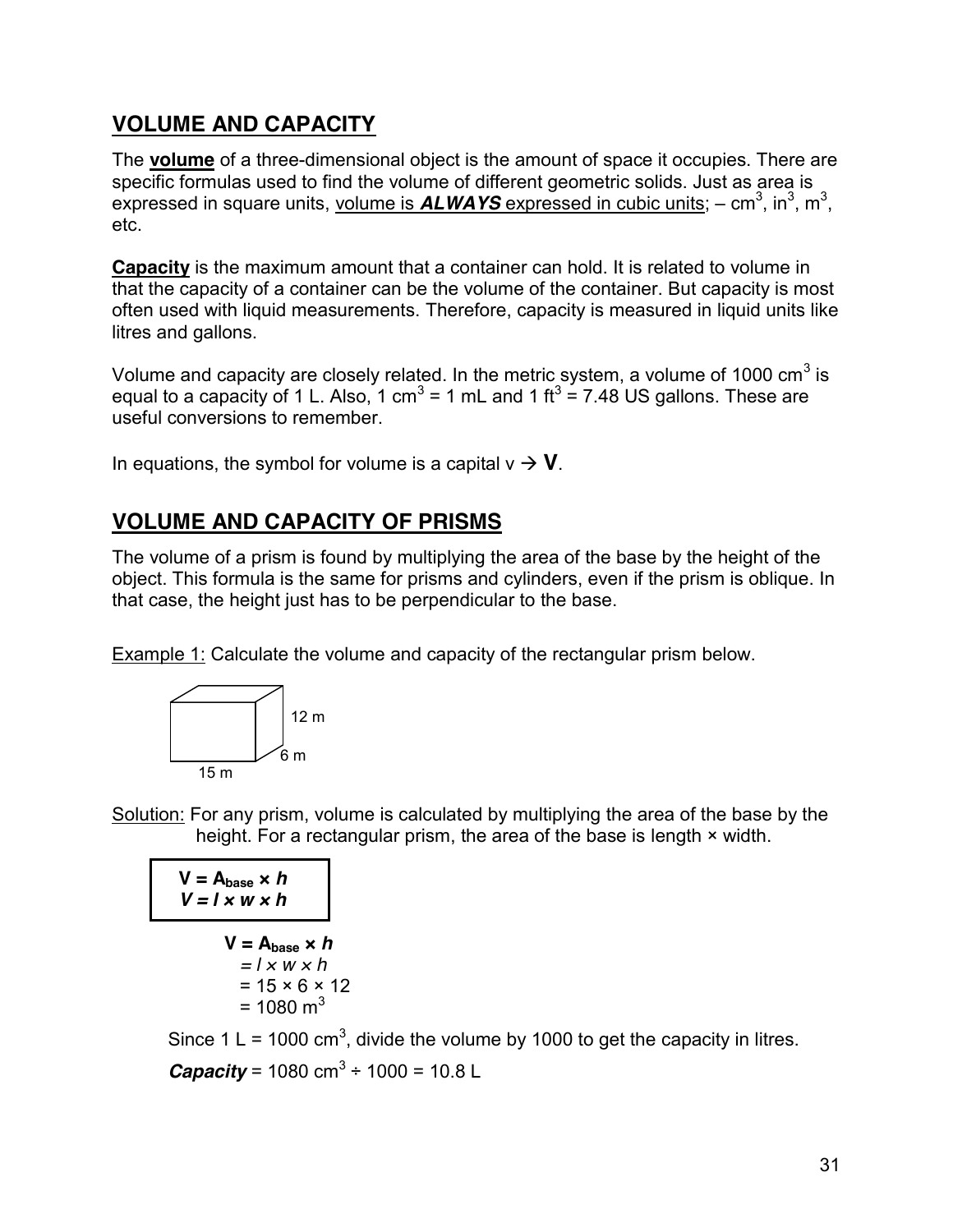Example 2: Calculate the volume and capacity of the following triangular prism.



Solution: For any prism, volume is calculated by multiplying the area of the base by the height. For a triangular prism, the area of the base is the area of the triangle.

 $V = A_{base} \times h$  $V = (b \times h \div 2) \times h$ 

Note that in the formula  $(b \times h \div 2)$ , the b and h refer to the base and height of the **triangular face** NOT the prism itself. To avoid this confusion, often these two lengths are referred to as "a" and "b".

**V** = **A**<sub>base</sub> × **h**  
= 
$$
(b \times h \div 2) \times h
$$
  
=  $(3 \times 4 \div 2) \times 2$   
= 12 ft<sup>3</sup>

Since 1 ft<sup>3</sup> = 7.48 gal (US), divide the volume by 7.48 to get the capacity in US gallons.

*Capacity* = 12 ft<sup>3</sup> ÷ 7.48 = 1.6 gal (US)

Example 3: A rectangular prism has a square base with sides that are 12 cm long. If the volume of the prism is 2304 cm<sup>3</sup>, what is the height of the prism?

Solution: Use the formula for volume of a rectangular prism and solve for *h*.

 $V = A_{base} \times h$  $V = I \times W \times h$ 2304 = 12 × 12 × *h*  $2304 = 144 \times h$  Divide both sides by 144. 2304 = 144 × *h* 144 144 16 = *h*

The height of the rectangular prism is 16 cm.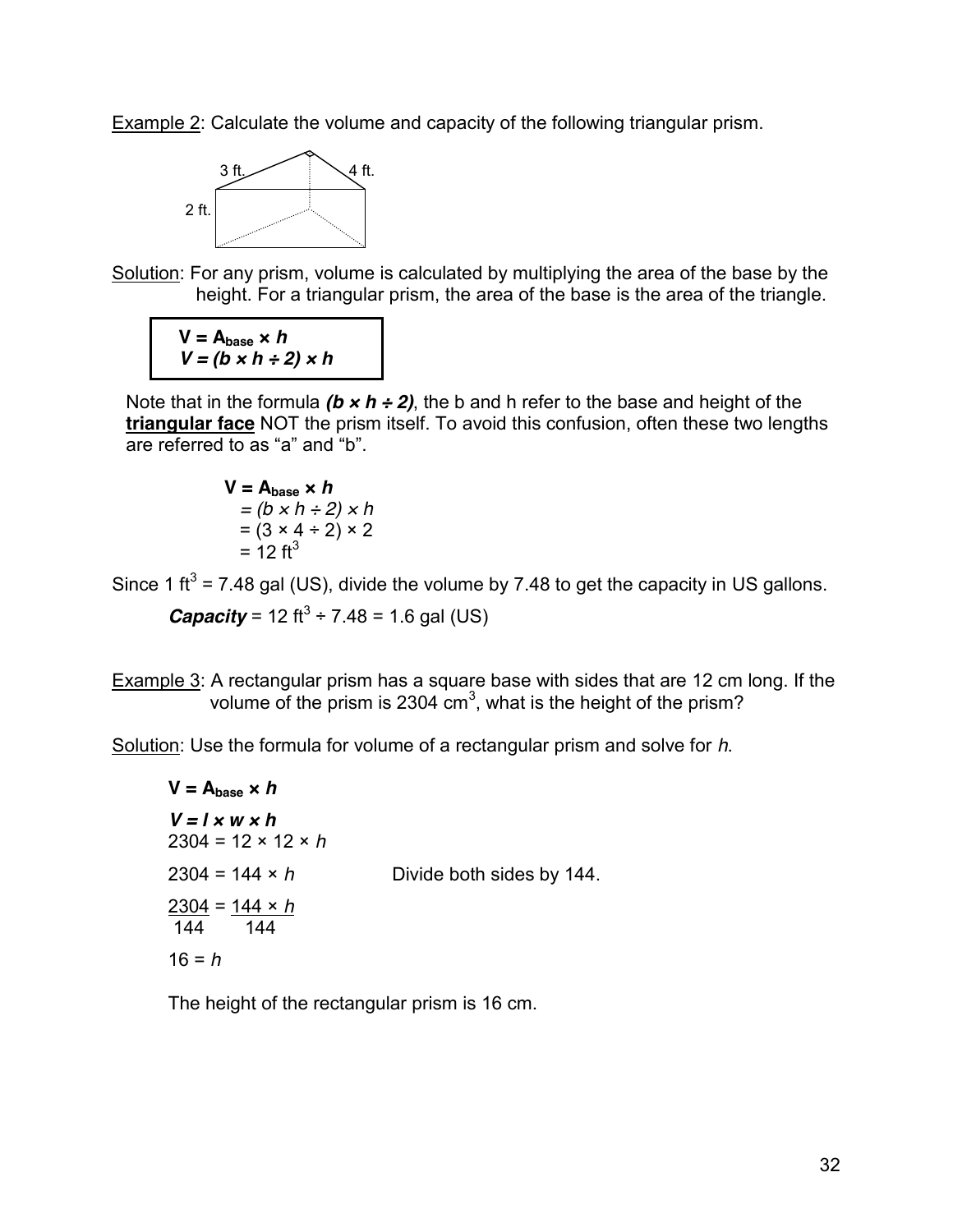## **ASSIGNMENT 11 – VOLUME AND CAPACITY OF PRISMS**

- 1) Calculate the volume and capacity of the following prisms.
- a) A rectangular prism with a base of 17.5 cm by 13.2 cm and the height is 18.8 cm.

b) A rectangular prism with a square base with sides of 2.75 ft, and a height of 5.8 ft.

2) A rectangular prism has a base of 6.9 cm by 8.8 cm. If the volume is 212.5 cm<sup>3</sup>, what is the height of the prism? Answer to one decimal place.

3) One rectangular prism has dimensions of 8 mm by 12 mm by 20 mm. A second prism has a base of 32 mm by 6 mm. What must the height of the second prism be so their volumes are the same?

4) A hole18 m by 8 m by 5 m is being dug in a backyard to make a swimming pool. A dump truck can only carry 12  $m<sup>3</sup>$  of dirt. How many trips will the truck have to make to remove the dirt for the pool?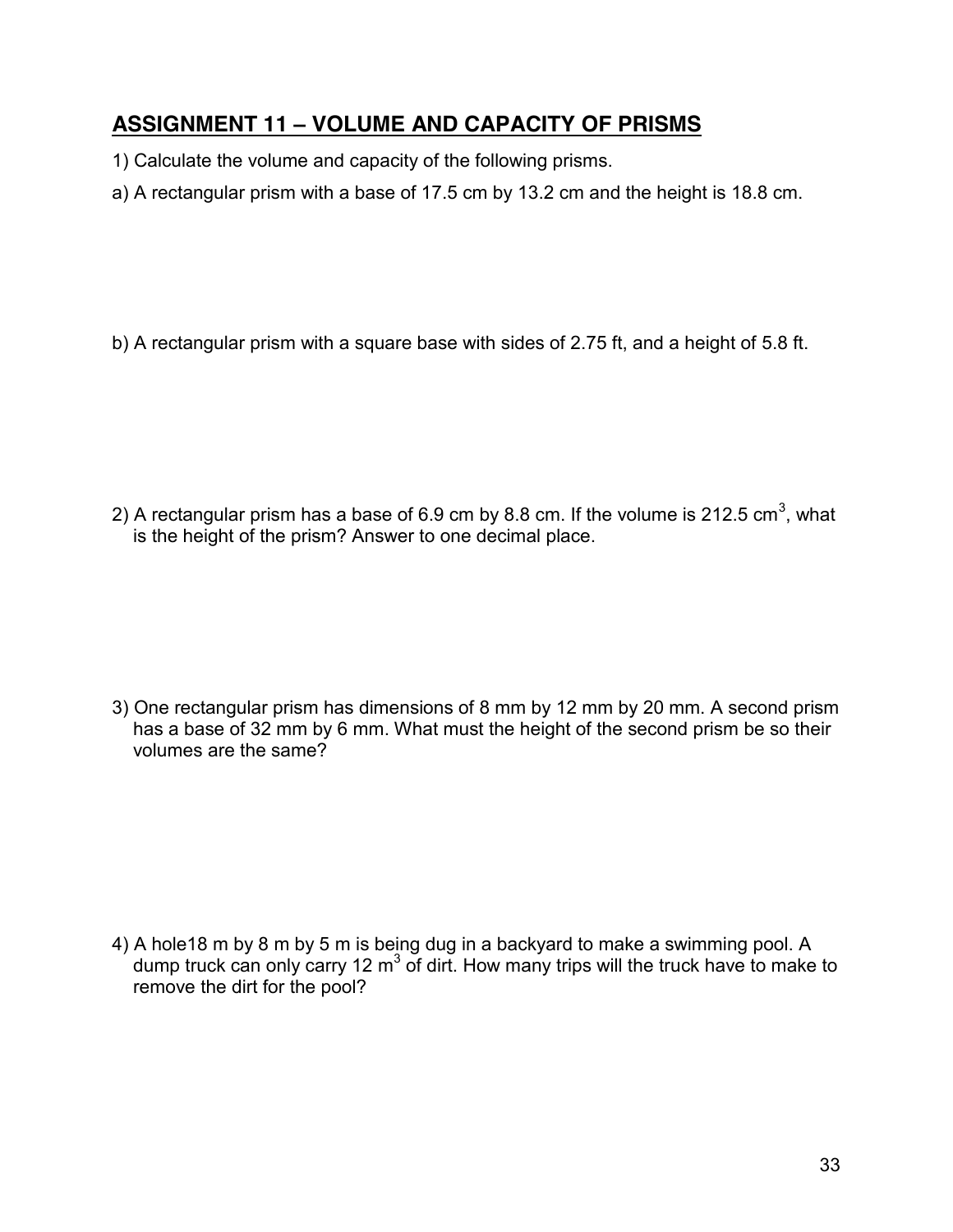#### **VOLUME AND CAPACITY OF CYLINDERS AND CONES**

The volume of a cylinder is calculated using the general formula for the volume of a prism: **V = Abase ×** *h*. In a cylinder, the area of the base is the area of a circle: **π***r 2* . So the formula for volume of a cylinder combines these two formulas to make:



Example 1: A cylinder has a radius of 5.3 cm and a height of 14.8 cm. Calculate its volume and capacity.

Solution: Use the formula for volume to calculate the volume. Then use the conversion to calculate the capacity.

> $V = \pi r^2 h$  $V = \pi \times 5.3^2 \times 14.8$  $V = 1306$  cm<sup>3</sup>

Since 1 L = 1000 cm<sup>3</sup>, divide the volume by 1000 to get the capacity in litres. *Capacity* = 1306 cm<sup>3</sup> ÷ 1000 = 13.06 L

The volume of a cone is equal to  $\mathbf 1$  $\frac{1}{3}$  of the volume of a cylinder with the same base and height. The volume is calculated using the following formula: **V =**   $\mathbf{1}$  **× Abase ×** *h* For a cone, the formula is: **V =**   $\frac{1}{3} \pi r^2 h$  or  $V = 1 \div 3 \times \pi \times r^2 \times h$ 

Example 2: A paper cup is shaped like a cone. It has a radius of 5 cm and a height of 8 cm. Calculate its volume and capacity.

Solution: Use the formula to calculate the volume of the cone.

 $V = 1 \div 3 \times \pi \times r^2 \times h$  $V = 1 \div 3 \times \pi \times 5^2 \times 8 = 209.4$  cm<sup>3</sup>

1000  $\text{cm}^3$  = 1 L or 1000 mL *Capacity*: 209.4 cm<sup>3</sup> = 0.209 L or 209.4 mL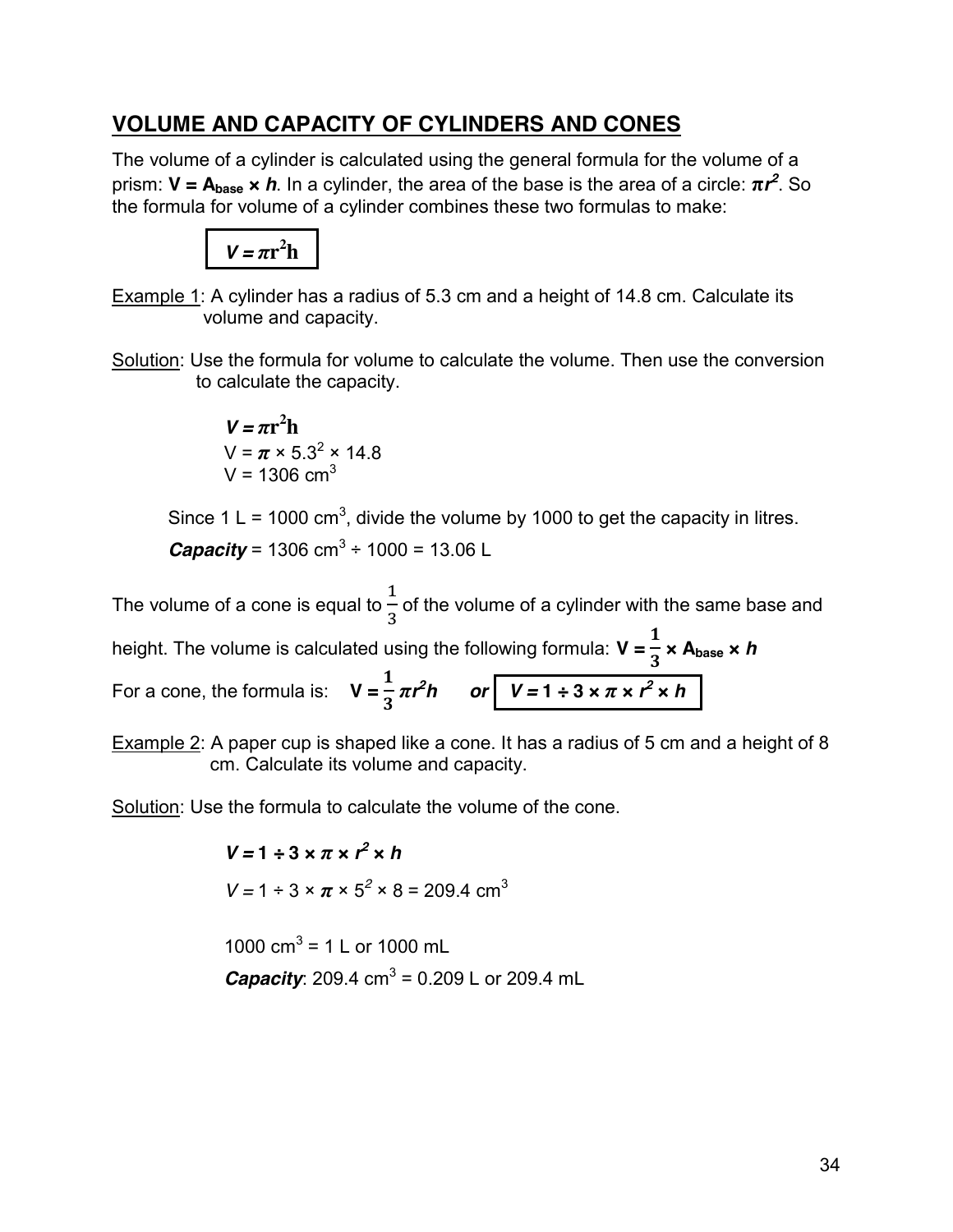#### **ASSIGNMENT 12 – VOLUME AND CAPACITY OF CYLINDERS AND CONES**

1) Calculate the volume and capacity of a cylinder with a radius of 27 cm and a height of 45 cm.

2) A large cylinder has a capacity of 4.25 L. If the cylinder has a *diameter* of 13 cm, what is the height of the cylinder?

3) Find the volume of a cone with a radius of 5 inches and a height of 14.5 inches.

4) A cone has a radius of 15 mm and a volume of 5890.5 mm<sup>3</sup>. What is the height of this cone?

5) Which has a greater volume – a cylinder with a radius of 2.5 cm and a height of 16.7 cm or a cone with a diameter of 4 in. and a height of 6 in.? Hint: 1 inch =  $2.54$  cm.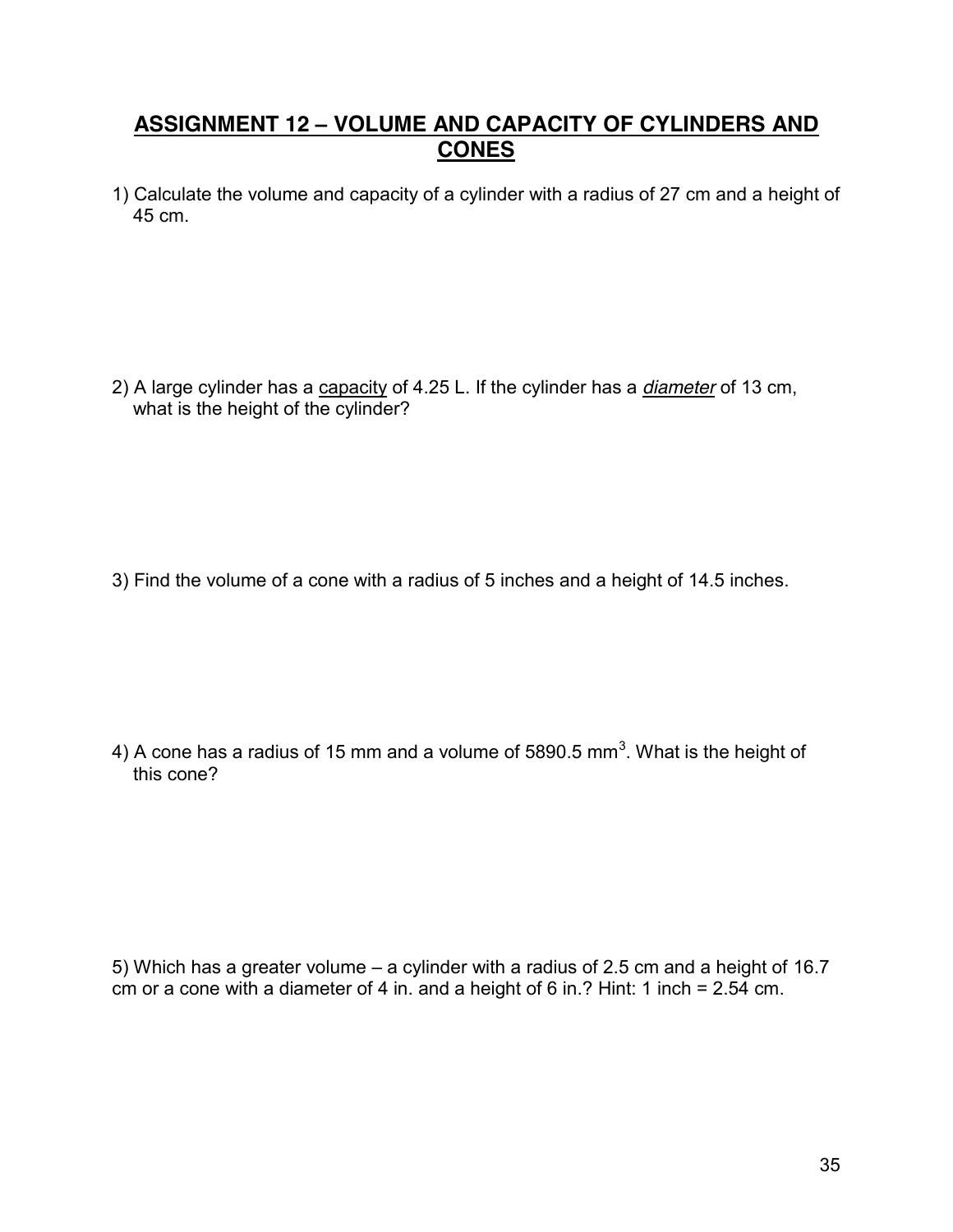#### **VOLUME AND CAPACITY OF PYRAMIDS AND SPHERES**

The volume of a pyramid is directly related to the volume of a prism with the same base and height. The pyramid relates to this prism in that it is only one third the size of the prism. The formula used to calculate the volume of a pyramid is:

$$
V = \frac{1}{3} \times A_{base} \times h
$$

For a rectangular pyramid, the formula is:

$$
V = \frac{1}{3} Iwh
$$
 or  $V = 1 \div 3 \times 1 \times w \times h$ 

Example 1: Calculate the volume and capacity of the pyramid shown below.



Solution: Use the formula to calculate the volume of the pyramid.

 $V = 1 \div 3 \times I \times W \times h$  $V = 1 \div 3 \times 18 \times 15 \times 25$  $V = 2250$  cm<sup>3</sup>

Since 1 L = 1000 cm<sup>3</sup>, divide the volume by 1000 to get the capacity in litres. *Capacity* = 2250 cm<sup>3</sup> ÷ 1000 = 2.25 L

If given the slant height instead of the height of the pyramid, the height can be calculated using Pythagorean Theorem as in previous assignments.



This is the height of the pyramid that can now be used to calculate the volume.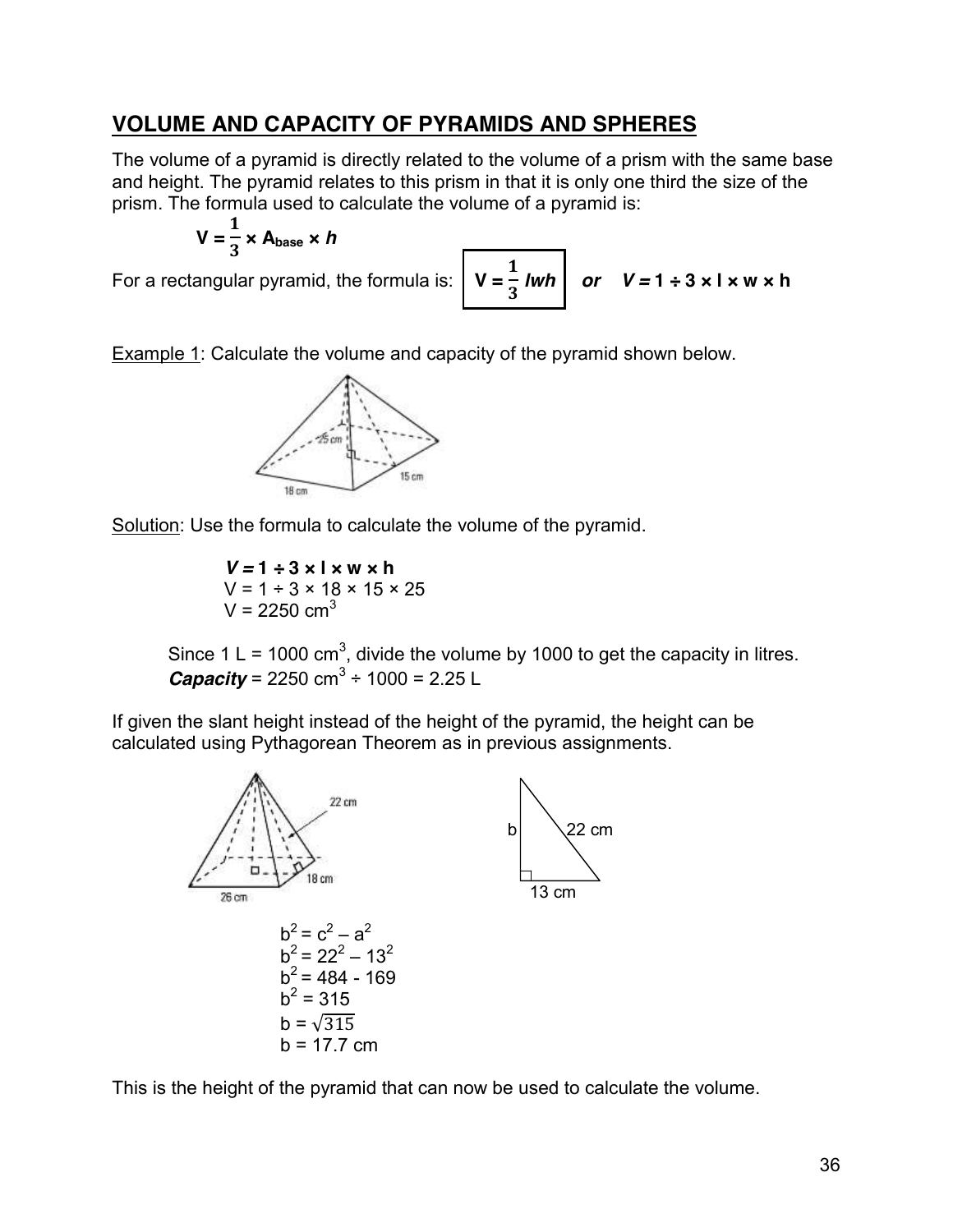The volume of a sphere is calculated using a formula as well. It is:

$$
V = \frac{4}{3} \pi r^3
$$

Another way of writing this formula that is a little easier to cork with when calculating the volume is:

 $V = 4 \div 3 \times \pi \times r^3$ 

When using these formulas, do all the calculating at one time without rounding between steps.

- Example 2: A tennis ball has a radius of 4 cm. What is the volume and capacity of the tennis ball?
- Solution: Use the formula for volume to calculate the volume. Then use the conversion to calculate the capacity.

$$
V = 4 \div 3 \times \pi \times r^3
$$
  
\n $V = 4 \div 3 \times \pi \times 4^3 = 268.1 \text{ cm}^3$   
\n1000 cm<sup>3</sup> = 1 L or 1000 mL

**Capacity**: 268.1 cm<sup>3</sup> = 0.2681 L = 268.1 mL

#### **ASSIGNMENT 13 – VOLUME AND CAPACITY OF PYRAMIDS AND SPHERES**

1) Calculate the volume of the following pyramids.

a)



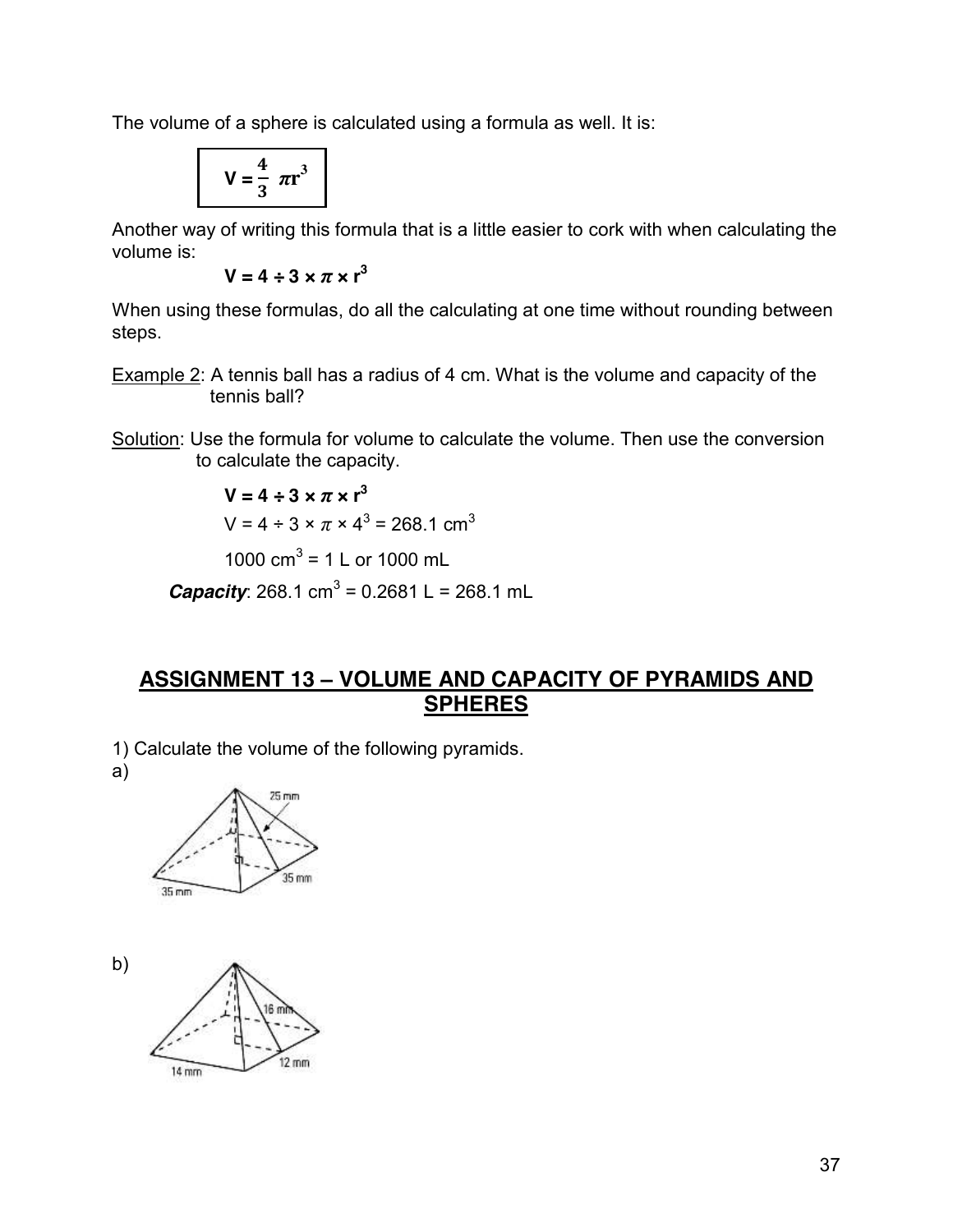2) Calculate the volume of the pyramid and the prism below. What is the difference in their volumes?



3) Find the volume and capacity of the Omnimax Theatre at Science World which is almost a sphere with a radius of 25 m.

4) What is the capacity, in gal (US), of a water tower shaped like a sphere with a diameter of 28.4 feet? Remember, 1 ft<sup>3</sup> = 7.48 gal (US).

5) Tennis balls are usually sold in containers shaped like cylinders. One such containers holds 3 tennis balls each with a radius of 3.5 cm. What is the volume of one tennis ball, and what is the volume of the container?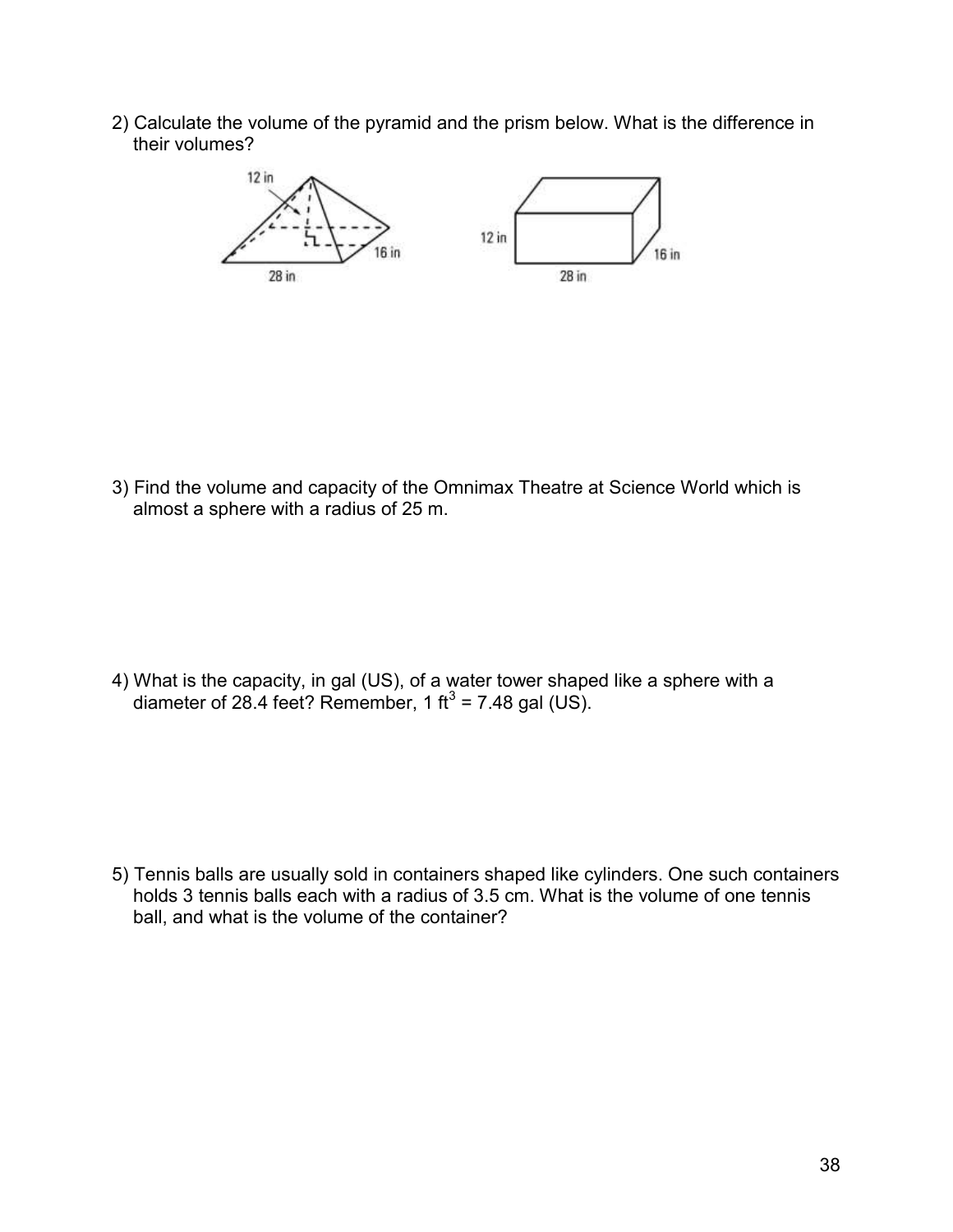This page summarizes the formulas for the volume used in this unit.



Rectangular Prism Triangular Prism  $V = A_{base} \times h$ <br>  $V = I \times w \times h$ <br>  $V = (b \times h \div 2)$ 



 $V = (b \times h \div 2) \times h$ 







r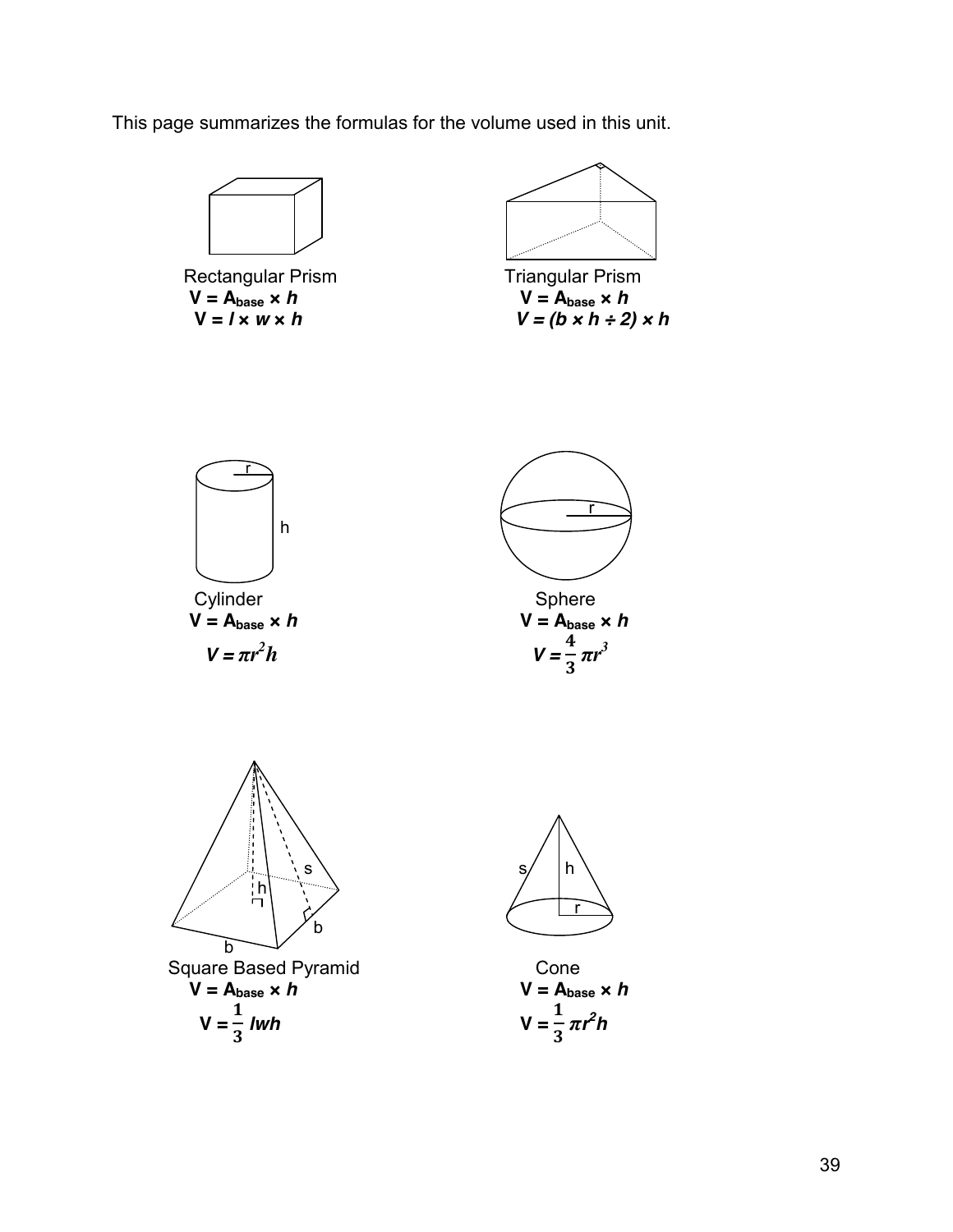# **VOLUME OF COMPOSITE FIGURES**

As we did with area and surface area, the volume of composite can be calculated. Unlike surface area though, there is no need to make an allowance for surfaces that sit on top of each other. Simply calculate the volume of each part of the figure and add all these parts together.

Example: What is the volume of the figure shown below?



Solution: Calculate the volume of rectangular prism (the base) and the triangular prism (the top) and add these amounts together.

Triangular Prism:  $V = Area_{base} \times h$  where the base is the triangle face

 $=$  [ (2.5 m  $\times$  1.0 m) ÷ 2 ]  $\times$  3 m  $= 3.75$  m<sup>3</sup>

Rectangular Prism: *V = l* **×** *w* **×** *h*  $= 2.5 \text{ m} \times 3 \text{ m} \times 2 \text{ m}$  $= 15 m<sup>3</sup>$ 

Total Volume =  $3.75 \text{ m}^3 + 15 \text{ m}^3 = 18.75 \text{ m}^3$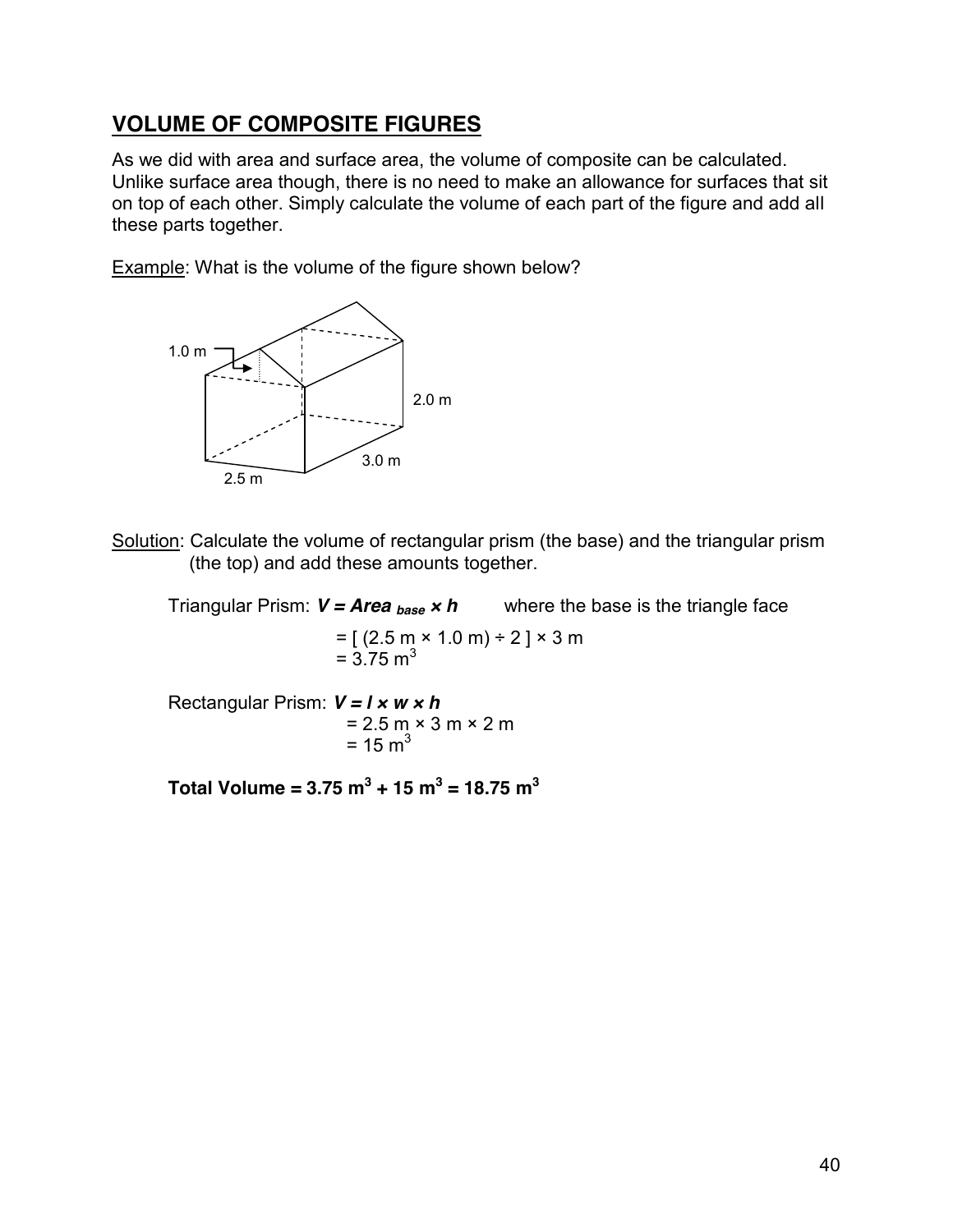# **ASSIGNMENT 14 – VOLUME OF COMPOSITE FIGURES**

Calculate the volume of the following figures. Show all work. Remember to include units for the final answer. Volume is always in cubic units (cm<sup>3</sup>, m<sup>3</sup>, in<sup>3</sup>, etc.)